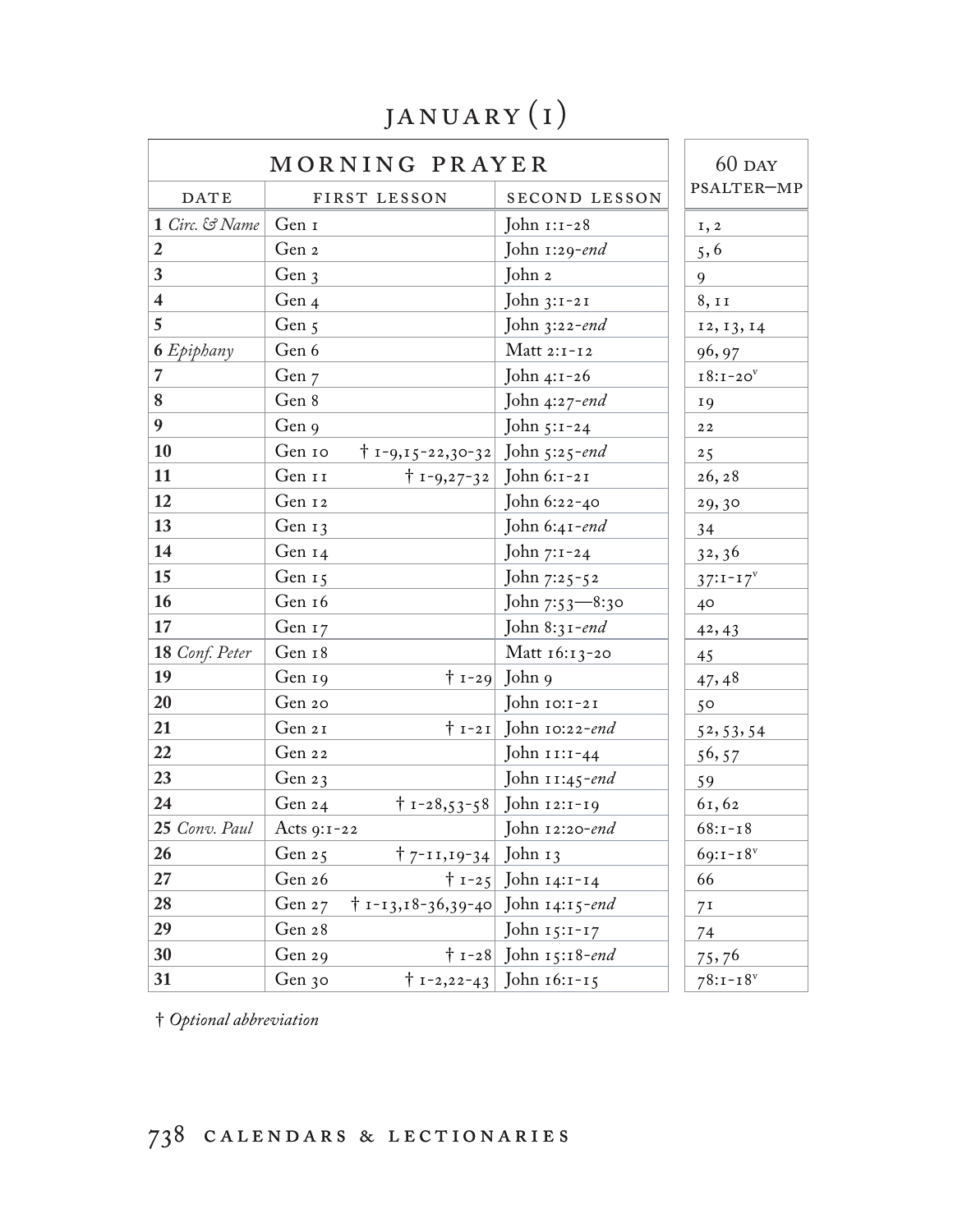# JANUARY (II)

| $60$ DAY       |                         | EVENING PRAYER                          |                          |
|----------------|-------------------------|-----------------------------------------|--------------------------|
| PSALTER-EP     | <b>DATE</b>             | FIRST LESSON                            | SECOND LESSON            |
| 3,4            | 1 Circ. & Name          | Gal $\scriptstyle\rm I$                 | Luke 2:8-21              |
| $\overline{7}$ | $\boldsymbol{2}$        | Jer <sub>1</sub>                        | Gal 2                    |
| IO             | 3                       | $\mid$ I-22<br>$\text{Jer } 2$          | Gal $3$                  |
| 15, 16         | $\overline{\mathbf{4}}$ | Jer <sub>3</sub>                        | Gal <sub>4</sub>         |
| 17             | 5                       | Jer <sub>4</sub>                        | Gal $5$                  |
| 67,72          | <b>6</b> Epiphany       | Jer 5                                   | John 2:1-12              |
| $18:21 - 52^v$ | $\overline{7}$          | Jer 6                                   | Gal 6                    |
| 20, 2I         | $\boldsymbol{8}$        | Jer $7$                                 | $ 1 - 28, 34 $ I Thess I |
| 23, 24         | 9                       | Jer 8                                   | I Thess 2:1-16           |
| 27             | 10                      | Jer 9                                   | I Thess $2:17 - 3$ end   |
| 3 <sup>T</sup> | 11                      | Jer 10                                  | $I$ Thess 4:1-12         |
| 33             | 12                      | Jer 11                                  | $I$ Thess 4:13 -5:11     |
| 35             | 13                      | Jer 12                                  | I Thess $5:12$ -end      |
| 38             | 14                      | Jer $13$                                | 2 Thess I                |
| $37:18-41$     | 15                      | Jer <sub>14</sub>                       | 2 Thess 2                |
| 39,41          | 16                      | Jer $15$                                | 2 Thess 3                |
| 44             | 17                      | Jer 16                                  | $ICor 1:1-25$            |
| 46             | 18 Conf. Peter          | Jer <sub>17</sub>                       | I Cor 1:26-2 end         |
| 49             | 19                      | Jer <sub>18</sub>                       | $I$ Cor 3                |
| 5 <sup>T</sup> | 20                      | Jer <sub>19</sub>                       | $ICor 4:I-I7$            |
| 55             | 21                      | Jer 20                                  | I Cor 4:18-5 end         |
| 58,60          | 22                      | Jer 21                                  | I Cor 6                  |
| 63,64          | 23                      | Jer 22                                  | $I$ Cor $7$              |
| 65,67          | 24                      | Jer $23$<br>$† 1 - 9, 16 - 18, 21 - 40$ | I Cor 8                  |
| $68:19-36$     | 25 Conv. Paul           | Jer $24$                                | I Cor 9                  |
| 69:19-37       | 26                      | Jer $25$<br>$\mid$ 1-19,26-31 I Cor 10  |                          |
| 70,72          | 27                      | Jer $26$                                | I Cor II                 |
| 73             | 28                      | Jer $27$                                | 1 Cor 12                 |
| 77             | 29                      | Jer 28                                  | $I$ Cor $I$ 3            |
| 79,82          | 30                      | $\dagger$ 1-14,24-32<br>Jer 29          | 1 Cor 14:1-19            |
| $78:19-40$     | 31                      | Jer 30                                  | I Cor 14:20-end          |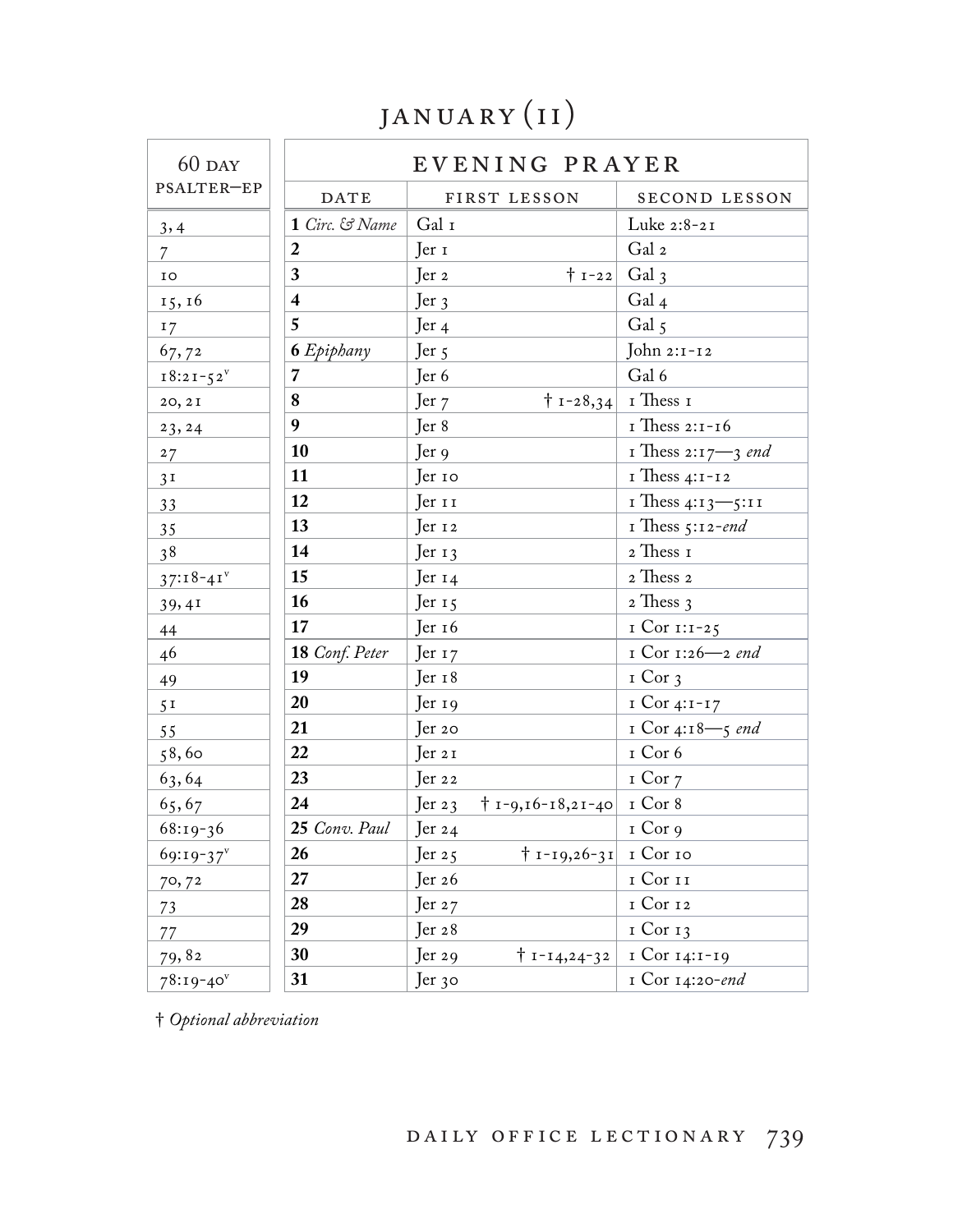#### february (i)

|                         |                   | MORNING PRAYER                   |                                     | $60$ DAY        |
|-------------------------|-------------------|----------------------------------|-------------------------------------|-----------------|
| <b>DATE</b>             |                   | FIRST LESSON                     | SECOND LESSON                       | PSALTER-MP      |
| 1                       | Gen $3I$          |                                  | † 1-3,17-45 John 16:16-end          | $78:41 - 73$    |
| 2 Presentation          | Gen 32            |                                  | $\dagger$ 1-13,21-32 Luke 2:22-40   | 24,81           |
| 3                       | Gen 33            |                                  | John 17                             | 83              |
| $\overline{\mathbf{4}}$ | Gen 34            |                                  | John 18:1-27                        | 86, 87          |
| $\overline{5}$          | Gen $35$          |                                  | John 18:28-end                      | $89:1 - 18$     |
| 6                       | Gen $36$          |                                  | $\dagger$ 1-8 John 19:1-37          | 90              |
| $\overline{7}$          | Gen $37$          |                                  | $\uparrow$ 3-8,12-36 John 19:38-end | 92, 93          |
| $\boldsymbol{8}$        | Gen 38            |                                  | $\dagger$ 1-26 John 20              | 95,96           |
| 9                       | Gen $39$          |                                  | John 21                             | 99, 100, 101    |
| 10                      | Gen 40            |                                  | Matt $1:1-17$                       | 103             |
| 11                      | $Gen_{4I}$        |                                  | $\dagger$ 1-15,25-40 Matt 1:18-end  | $105:1-22^V$    |
| 12                      | Gen 42            |                                  | $\dagger$ 1-28   Matt 2             | $106:1-18v$     |
| 13                      | Gen $43$          | $\dagger$ 1-10,15-34 Matt 3      |                                     | $IO7: I-22$     |
| 14                      | Gen 44            | † 1-20,30-34   Matt 4            |                                     | 108, 110        |
| 15                      | Gen 45            |                                  | Matt $5:1-20$                       | III, II2        |
| 16                      | Gen $46$          |                                  | $\dagger$ 1-7,28-34 Matt 5:21-48    | II <sub>5</sub> |
| 17                      | Gen $47$          | $\dagger$ 1-15,23-31 Matt 6:1-18 |                                     | $119:1-24$      |
| 18                      | Gen $48$          |                                  | Matt 6:19-end                       | 119:49-72       |
| 19                      | Gen $49$          |                                  | Matt 7                              | 119:89-104      |
| 20                      | Gen 50            |                                  | Matt $8:1-17$                       | 119:129-152     |
| 21                      | Exod 1            |                                  | Matt 8:18-end                       | 118             |
| 22                      | Exod 2            |                                  | Matt 9:1-17                         | 122, 123        |
| 23                      | Exod <sub>3</sub> |                                  | Matt 9:18-34                        | 127, 128        |
| 24 Matthias             | Acts $1:15-26$    |                                  | Matt $9:35$ - 10:23                 | 132, 133        |
| 25                      | Exod 4            |                                  | Matt $10:24$ -end                   | 136             |
| 26                      | Exod <sub>5</sub> |                                  | Matt 11                             | 139             |
| 27                      | Exod 6            |                                  | $\dagger$ 1-13 Matt 12:1-21         | 140             |
| 28                      | Exod 7            |                                  | Matt $12:22$ -end                   | 144             |

‡

*If the year is a leap year, the following lessons are appointed for February 29th:*

‡ *Ash Wednesday falls between February 4th and March 10th. See pages 713-715 to determine its date in a given year. !e Lessons are:*

|  | Psalms First Lesson Second Lesson | Psalms                               | $\mid$ First Lesson $\mid$ Second Lesson |                              |
|--|-----------------------------------|--------------------------------------|------------------------------------------|------------------------------|
|  | Isa $58:1-12$ Luke $18:9-14$      | $\begin{array}{ c} 6.32 \end{array}$ |                                          | Jonah 3:6-10   1 Cor 9:24-27 |

#### calendars & lectionaries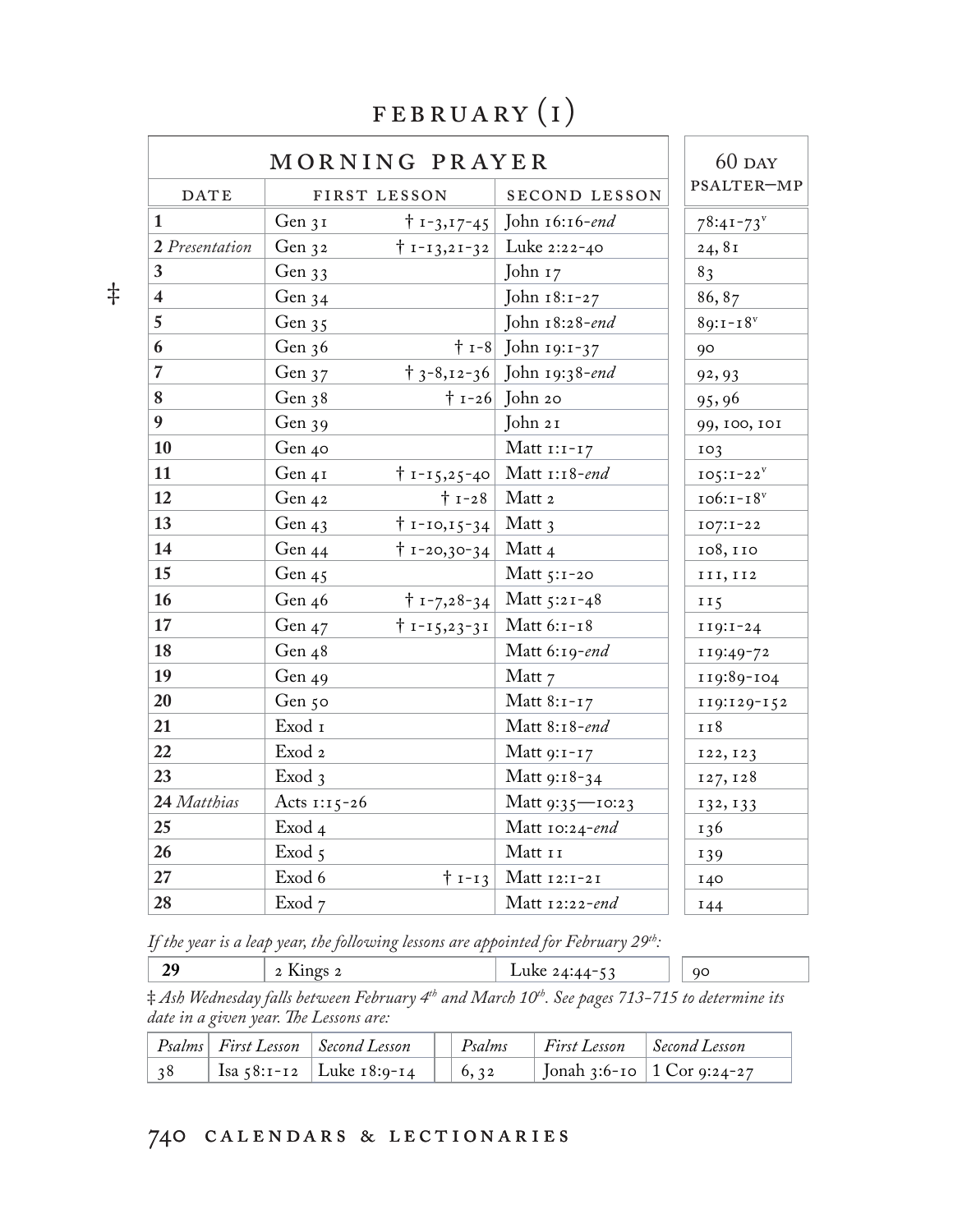### FEBRUARY (II)

| $60$ DAY                 |                         | EVENING PRAYER                                       |                                       |
|--------------------------|-------------------------|------------------------------------------------------|---------------------------------------|
| PSALTER-EP               | <b>DATE</b>             | FIRST LESSON                                         | SECOND LESSON                         |
| 80                       | $\mathbf{1}$            | $\text{Jer }$ 31                                     | $\uparrow$ 1-17,27-37 1 Cor 15:1-34   |
| 84                       | 2 Presentation          | Jer $32$                                             | $\uparrow$ 1-15,36-44 1 Cor 15:35-end |
| 85                       | $\mathbf{3}$            | Jer $33$                                             | 1 Cor 16                              |
| 88                       | $\overline{\mathbf{4}}$ | Jer $34$                                             | 2 Cor 1:1-2:11                        |
| $89:19-51$               | 5                       | Jer $35$                                             | 2 Cor 2:12-3 end                      |
| 9 <sup>I</sup>           | 6                       | Jer $36$<br>$\pm$ 1-10,19-32 2 Cor 4                 |                                       |
| 94                       | $\overline{7}$          | Jer $37$                                             | $2$ Cor 5                             |
| 97,98                    | 8                       | Jer <sub>38</sub>                                    | 2 Cor 6                               |
| IO2                      | $\boldsymbol{9}$        | Jer $39$                                             | 2 Cor 7                               |
| 104                      | 10                      | Jer 40                                               | 2 Cor 8                               |
| $105:23-44$ <sup>v</sup> | $\vert$ 11              | $\text{Jer } 41$                                     | $2$ Cor $9$                           |
| $106:19-46$              | 12                      | Jer $42$                                             | 2 Cor 10                              |
| $107:23-43$              | 13                      | Jer $43$                                             | 2 Cor 11                              |
| 109                      | 14                      | Jer $44$                                             | $\uparrow$ 1-19,24-30 2 Cor 12:1-13   |
| 113, 114                 | 15                      | Jer $45$                                             | 2 Cor 12:14-13 end                    |
| 116, 117                 | <b>16</b>               | Jer $46$                                             | Rom 1                                 |
| $119:25-48$              | 17                      | Jer $47$                                             | Rom <sub>2</sub>                      |
| 119:73-88                | <b>18</b>               | $\uparrow$ 1-20,40-47 Rom 3<br>Jer $48$              |                                       |
| 119:105-128              | <b>19</b>               | $\uparrow$ 1-13,23-39 Rom 4<br>Jer $49$              |                                       |
| 119:153-176              | <b>20</b>               | $\dagger$ 1-20,33-40 Rom 5<br>Jer 50                 |                                       |
| 120, 121                 | 21                      | $\uparrow$ 6-10,45-64 Rom 6<br>Jer 51                |                                       |
| 124, 125, 126            | 22                      | $\mid$ 1-27,31-34 Rom 7<br>Jer $52$                  |                                       |
| 129, 130, 131            | 23                      | Baruch 4<br>$\uparrow$ 5-13,21-37                    | Rom $8:1-17$                          |
| 134, 135                 | 24 Matthias             | Baruch 5                                             | Rom 8:18-end                          |
| 137, 138                 | $\vert 25 \vert$        | Lam 1<br>$\dagger$ 1-12,17-22                        | Rom 9                                 |
| 141, 142                 | 26                      | Lam <sub>2</sub>                                     | $\dagger$ 1-18 Rom 10                 |
| 143                      | 27                      | $\dagger$ 1-9,19-33,52-66 Rom II<br>Lam <sub>3</sub> |                                       |
| 145                      | 28                      | Lam <sub>4</sub>                                     | Rom 12                                |

| IO4 | 20 | $\parallel$ [0e1 $\sim$ | $\mathbf{1}$<br>$-2$ T $2-2$ $\sim$<br>$T - 2$<br>4 L VL<br>. |  |
|-----|----|-------------------------|---------------------------------------------------------------|--|
|     |    |                         |                                                               |  |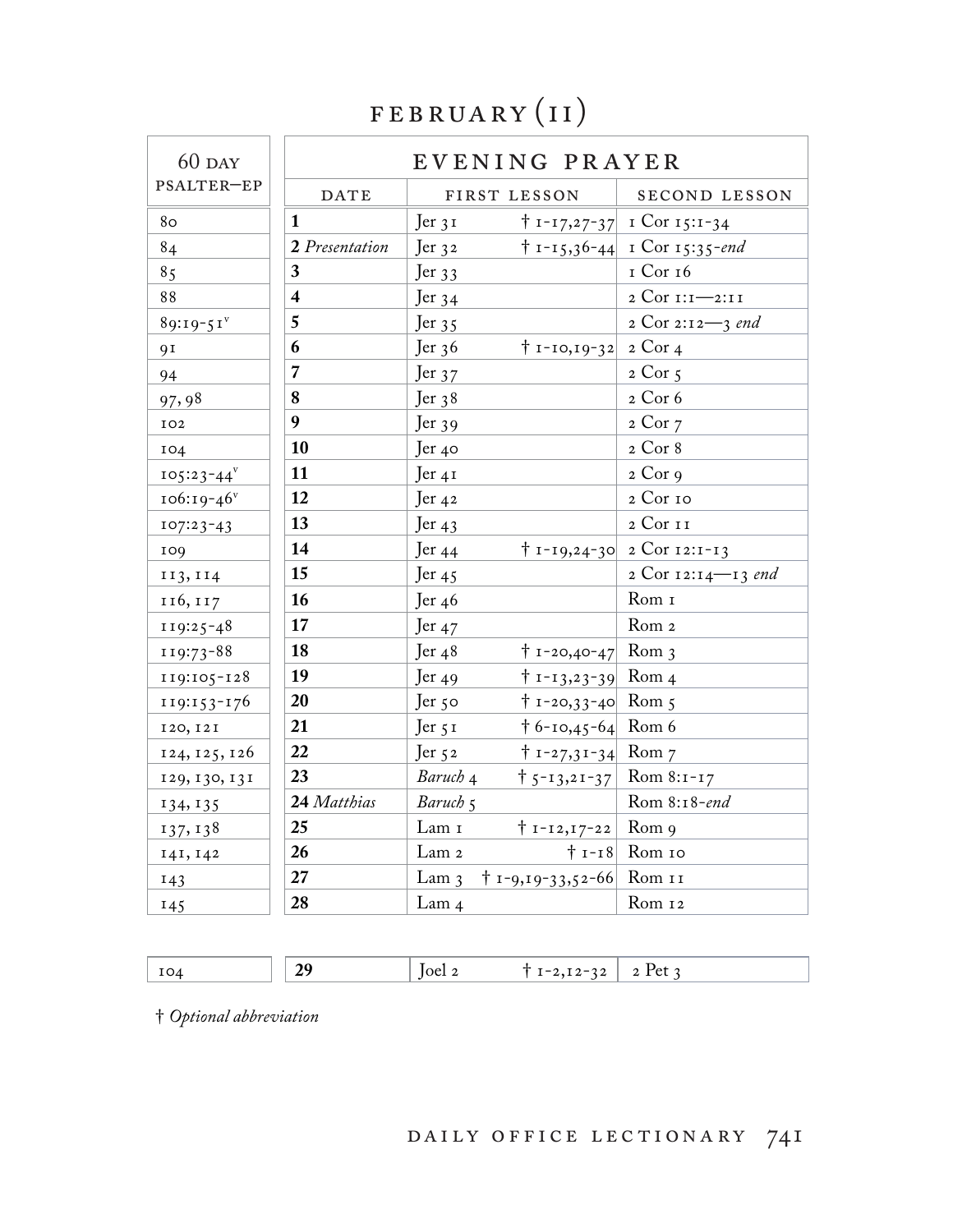#### march (i)

|                         |                    | MORNING PRAYER                          |                                                        | $60$ DAY       |
|-------------------------|--------------------|-----------------------------------------|--------------------------------------------------------|----------------|
| <b>DATE</b>             |                    | FIRST LESSON                            | SECOND LESSON                                          | PSALTER-MP     |
| $\mathbf{1}$            | Exod 8             |                                         | Matt $13:1-23$                                         | 146            |
| $\boldsymbol{2}$        | Exod 9             |                                         | $\dagger$ 1-29,33-34 Matt 13:24-43                     | 148            |
| $\mathbf{3}$            | Exod 10            |                                         | Matt 13:44-end                                         | I, 2           |
| $\overline{\mathbf{4}}$ | Exod 11            |                                         | Matt $14$                                              | 5, 6           |
| $\overline{5}$          | Exod 12            |                                         | $\dagger$ 1-20,28-36 Matt 15:1-28                      | 9              |
| 6                       | Exod $13$          |                                         | Matt 15:29—16:12                                       | 8, 11          |
| $\overline{7}$          | Exod 14            |                                         | $\dagger$ 5-31   Matt 16:13-end                        | 12, 13, 14     |
| $\bf 8$                 | Exod 15            |                                         | Matt $17:1-23$                                         | $18:1-20v$     |
| $\boldsymbol{9}$        | Exod 16            |                                         | $\uparrow$ 1-7,11-33 Matt 17:24-18:14                  | <b>19</b>      |
| <b>10</b>               | Exod 17            |                                         | Matt $18:15$ -end                                      | 22             |
| <b>11</b>               | Exod 18            |                                         | Matt $19:1-15$                                         | 25             |
| 12                      | Exod 19            |                                         | Matt 19:16-20:16                                       | 26, 28         |
| <b>13</b>               | Exod 20            |                                         | Matt 20:17-end                                         | 29,30          |
| $\vert$ 14              | Exod 21            |                                         | $\dagger$ 1-19,22-29 Matt 21:1-22                      | 34             |
| $\vert$ 15              | Exod 22            |                                         | Matt 21:23-end                                         | 32, 36         |
| <b>16</b>               | Exod <sub>23</sub> |                                         | $\dagger$ 1-13,18-30 Matt 22:1-33                      | $37:1 - 17^V$  |
| <b>17</b>               | Exod $24$          |                                         | Matt 22:34–23:12                                       | $40^{\circ}$   |
| <b>18</b>               | Exod $25$          |                                         | $\dagger$ 1-23,31-40 Matt 23:13-end                    | 42, 43         |
| 19 Joseph               |                    | Exod 26 $\uparrow$ 1-10,15-16,29-37     | Matt 24:1-28                                           | 45             |
| 20                      | Exod27             |                                         | Matt 24:29-end                                         | 47,48          |
| 21                      | Exod 28            | $\dagger$ 1-6,15-21, 29-43 Matt 25:1-30 |                                                        | 50             |
| 22                      | Exod29             |                                         | $\dagger$ 1-18,35-46 Matt 25:31-end                    | 52, 53, 54     |
| 23                      | $Exod$ 30          |                                         | $\dagger$ 1-3,7-33 Matt 26:1-30                        | 56, 57         |
| 24                      | Exod 31            |                                         | Matt 26:31-56                                          | 59             |
| $25$ Annun.             | Exod 32            |                                         | $\uparrow$ 1-29 Luke 1:26-38                           | 113, 138       |
| 26                      | Exod <sub>33</sub> |                                         | Matt 26:57-end                                         | 61,62          |
| 27                      | Exod 34            |                                         | $\dagger$ 1-17,27-35 Matt 27:1-26                      | $68:1 - 18$    |
| 28                      | Exod 35            |                                         | $\dagger$ 1-10,20-35 Matt 27:27-56                     | $69:1 - 18$    |
| 29                      |                    |                                         | Exod 36 $\uparrow$ 1-10,18-20, 31-38 Matt 27:57-28 end | 66             |
| 30                      | Exod 37            |                                         | $\dagger$ 1-11,16-29 Mark 1:1-13                       | 7 <sup>I</sup> |
| 31                      | Exod 38            |                                         | $\dagger$ 1-23 Mark 1:14-31                            | 74             |

‡

† *Optional abbreviation* 

‡ *See page 744 for proper lessons for Maundy !ursday through Easter Day*

#### calendars & lectionaries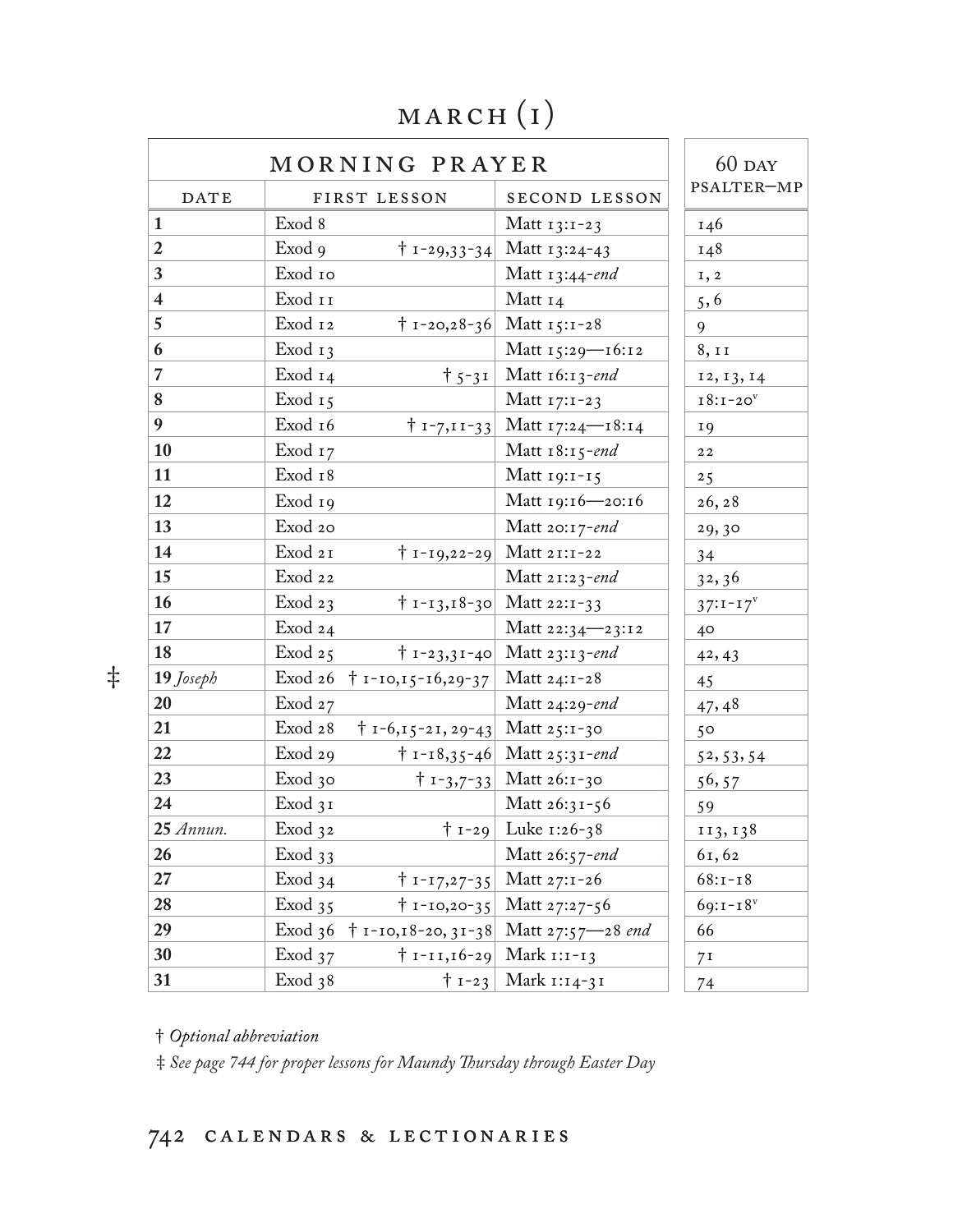## MARCH (II)

|                | $60$ DAY                |                         | EVENING PRAYER             |                                    |
|----------------|-------------------------|-------------------------|----------------------------|------------------------------------|
|                | PSALTER-EP              | <b>DATE</b>             | FIRST LESSON               | SECOND LESSON                      |
|                | 147                     | $\mathbf{1}$            | Lam $5$                    | Rom $13$                           |
|                | 149, 150                | $\overline{2}$          | Prov 1                     | Rom $14$                           |
|                | 3,4                     | $\mathbf{3}$            | Prov <sub>2</sub>          | Rom $15$                           |
| $\overline{7}$ |                         | $\overline{\mathbf{4}}$ | Prov $3$                   | $+ 1 - 27$ Rom 16                  |
| ${\tt IO}$     |                         | 5                       | Prov $4$                   | Phil $\scriptstyle\rm II\,II\,II$  |
|                | 15, 16                  | 6                       | Prov $5$                   | Phil $1:12$ -end                   |
| 17             |                         | $\overline{7}$          | Prov 6<br>$† 1 - 11,20-35$ | Phil $2:1-II$                      |
|                | $18:21-52$ <sup>v</sup> | 8                       | Prov $7$                   | Phil 2:12-end                      |
|                | 20, 2I                  | 9 <sup>°</sup>          | Prov 8                     | Phil $3$                           |
|                | 23, 24                  | 10                      | Prov 9                     | Phil <sub>4</sub>                  |
| 27             |                         | 11                      | Prov 10                    | $Col$ $I:I-20$                     |
| 3 <sup>T</sup> |                         | 12                      | Prov $II$                  | Col 1:21-2:7                       |
| 33             |                         | 13                      | Prov 12                    | $Col 2:8-19$                       |
| 35             |                         | 14                      | Prov $13$                  | Col 2:20-3:11                      |
| 38             |                         | 15                      | Prov $14$                  | $Col$ 3:12-end                     |
|                | $37:18-41$              | 16                      | Prov $15$                  | Col <sub>4</sub>                   |
|                | 39,41                   | 17                      | Prov <sub>16</sub>         | Philemon                           |
|                | 44                      | 18                      | Prov $17$                  | Eph 1:1-14                         |
| 46             |                         | 19 Joseph               | Eph $1:15$ -end            | Matt 1:18-26                       |
| 49             |                         | 20                      | Prov <sub>18</sub>         | Eph 2:1-10                         |
| 5 <sup>T</sup> |                         | 21                      | Prov 19                    | Eph $2:11$ -end                    |
| 55             |                         | 22                      | Prov 20                    | Eph <sub>3</sub>                   |
|                | 58,60                   | 23                      | Prov 21                    | Eph 4:1-16                         |
|                | 63,64                   | 24                      | Prov 22                    | Eph 4:17-end                       |
|                | 131, 132                | $25$ Annun.             | Prov 23                    | Eph $5:1-17$                       |
|                | 65,67                   | 26                      | Prov 24                    | $\dagger$ 1-14, 23-34 Eph 5:18-end |
|                | 68:19-36                | 27                      | Prov $25$                  | Eph $6:1-9$                        |
|                | $69:19-37$              | 28                      | Prov 26                    | Eph 6:10-end                       |
|                | 70,72                   | 29                      | Prov $27$                  | I Tim 1:1-17                       |
| 73             |                         | 30                      | Prov 28                    | 1 Tim 1:18-2 end                   |
| 77             |                         | 31                      | Prov 29                    | 1 Tim 3                            |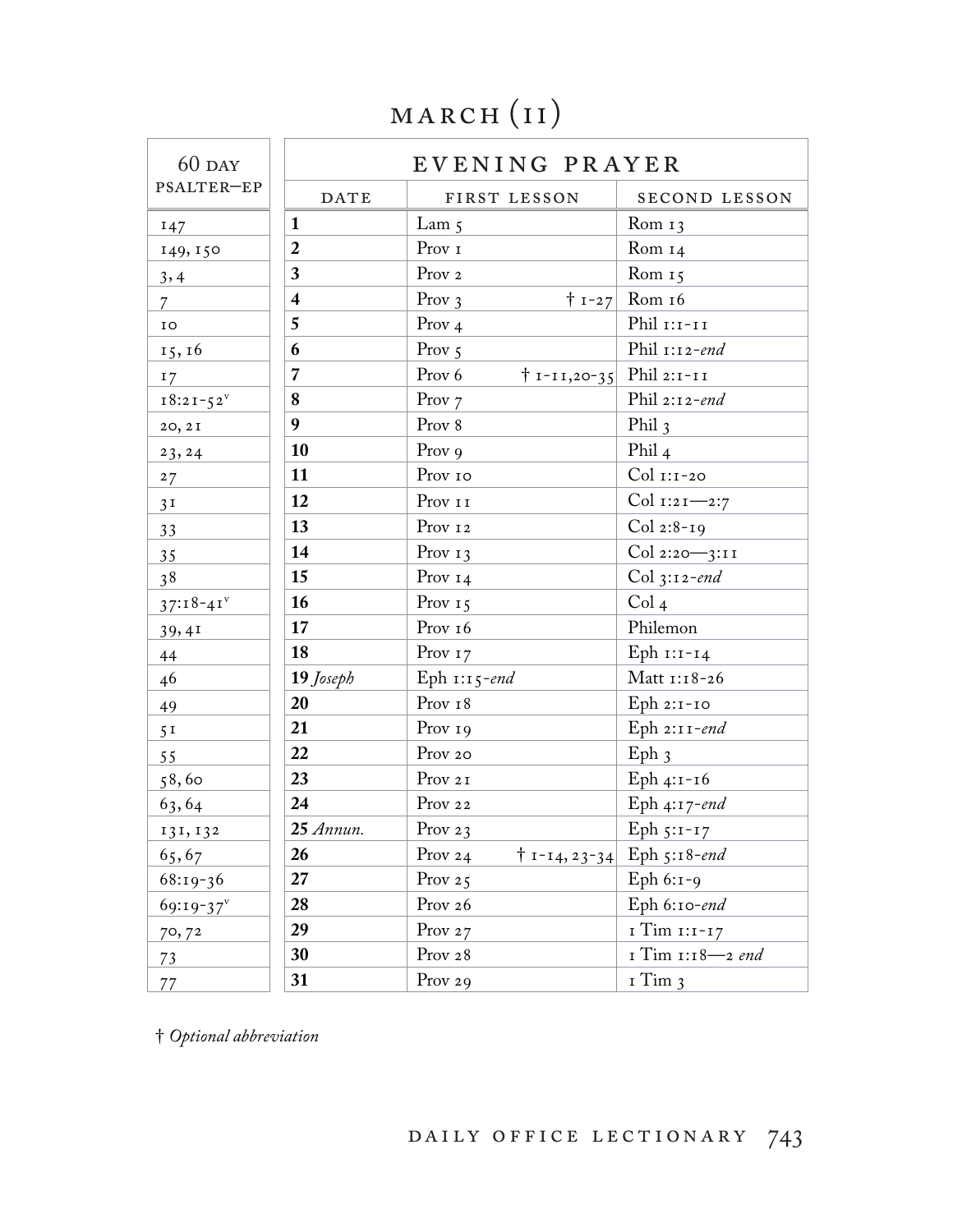#### proper le ssons for maundy thursday *through* easter day

Maundy Thursday falls between March 19<sup>th</sup> and April 22<sup>nd</sup>. See pages  $713-715$  to determine its date in a given year. The readings for it, and the rest of the Triduum, replace those appointed for the Calendar date.

|                             | Psalms          | First Lesson  | Second Lesson  | Psalms        | First Lesson    | Second Lesson               |
|-----------------------------|-----------------|---------------|----------------|---------------|-----------------|-----------------------------|
| <b>MAUNDY</b><br>THURSDAY   | 4I              | Dan 9         | John $13:1-20$ | 142, 143      |                 | I Cor 10:1-22 John 13:21-38 |
| GOOD<br>FRIDAY              | 40              | Lam $3:1-36$  | John 18        | IO2           | $I$ Pet 2:11-25 | Luke $23:18-49$             |
| HOLY<br><b>SATURDAY</b>     | 88              | Lam $3:37-58$ | Heb $4$        | 9 I           | $I$ Pet 4:1-8   | Luke $23:50-56$             |
| <b>EASTER</b><br><b>DAY</b> | T <sub>18</sub> | Exod $15$     | Acts 2:22-32   | III, II3, II4 | Rom 6           | Luke $24:13-43$             |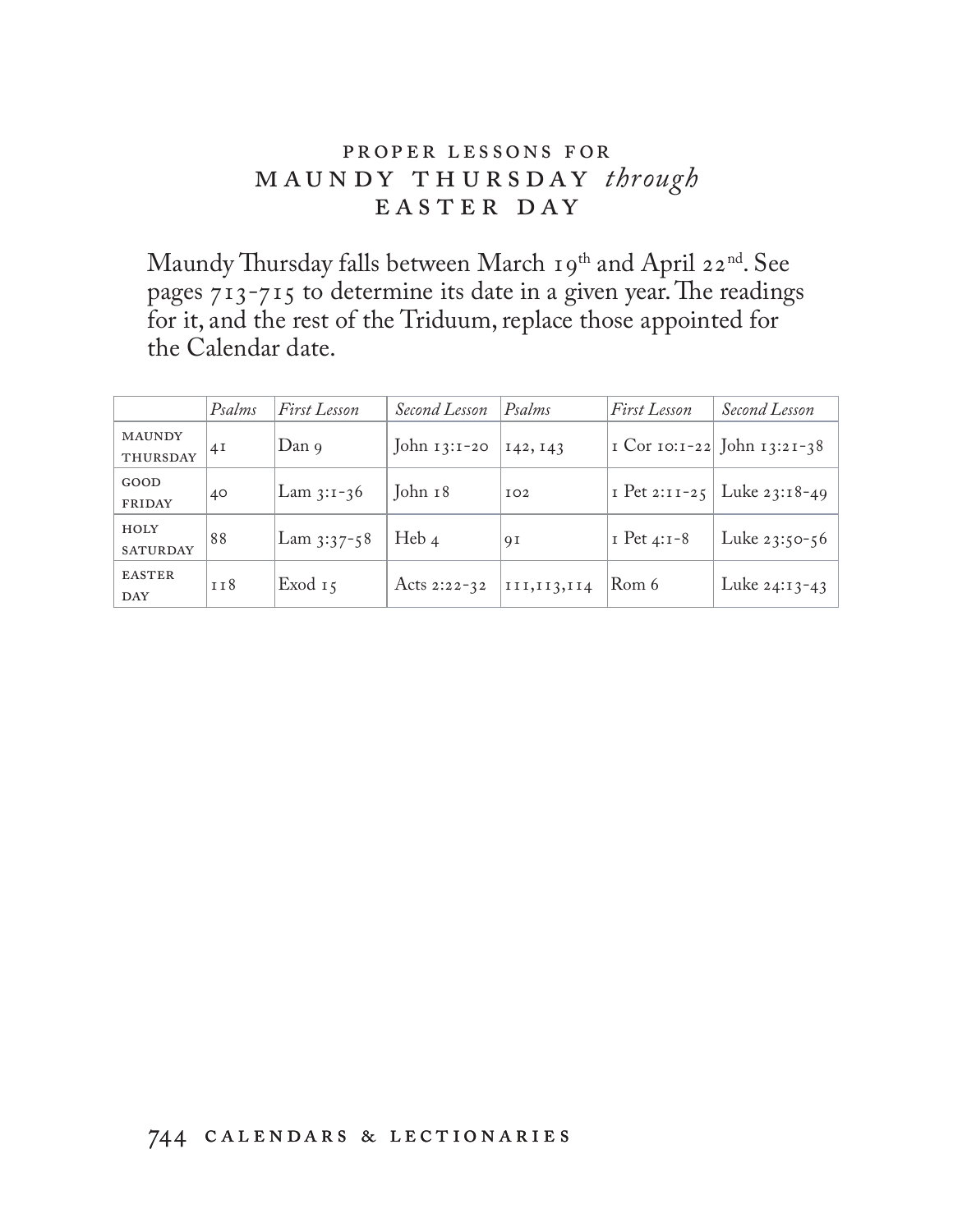#### proper lessons for ascension & pentecost

Ascension falls between April 30<sup>th</sup> and June 3<sup>rd</sup>. See pages 713-715 to determine its date in a given year. The readings are:

|  | $\left  \mathit{Psalms} \right $ First Lesson | $\mid$ Second Lesson $\mid$ | $Ps = Ps$ |       | $\left  \right $ First Lesson $\left  \right $ Second Lesson |
|--|-----------------------------------------------|-----------------------------|-----------|-------|--------------------------------------------------------------|
|  |                                               | Eph 4:1-17                  | 21,24     | Heb 8 | Luke 24:44-53                                                |

#### Pentecost falls between May 10<sup>th</sup> and June 13<sup>th</sup>. See pages 713- $715$  to determine its date in a given year. The readings are:

|                     |        | $ P_{Salms} $ First Lesson $ S_{econd}$ Lesson $ P_{Salms} $ |            | $\vert$ First Lesson $\vert$ Second Lesson |
|---------------------|--------|--------------------------------------------------------------|------------|--------------------------------------------|
| $ $ PENTECOST $ 48$ | lsa 11 | John 16:1-15   145                                           | $ Acts $ 2 | Acts 10:34-end                             |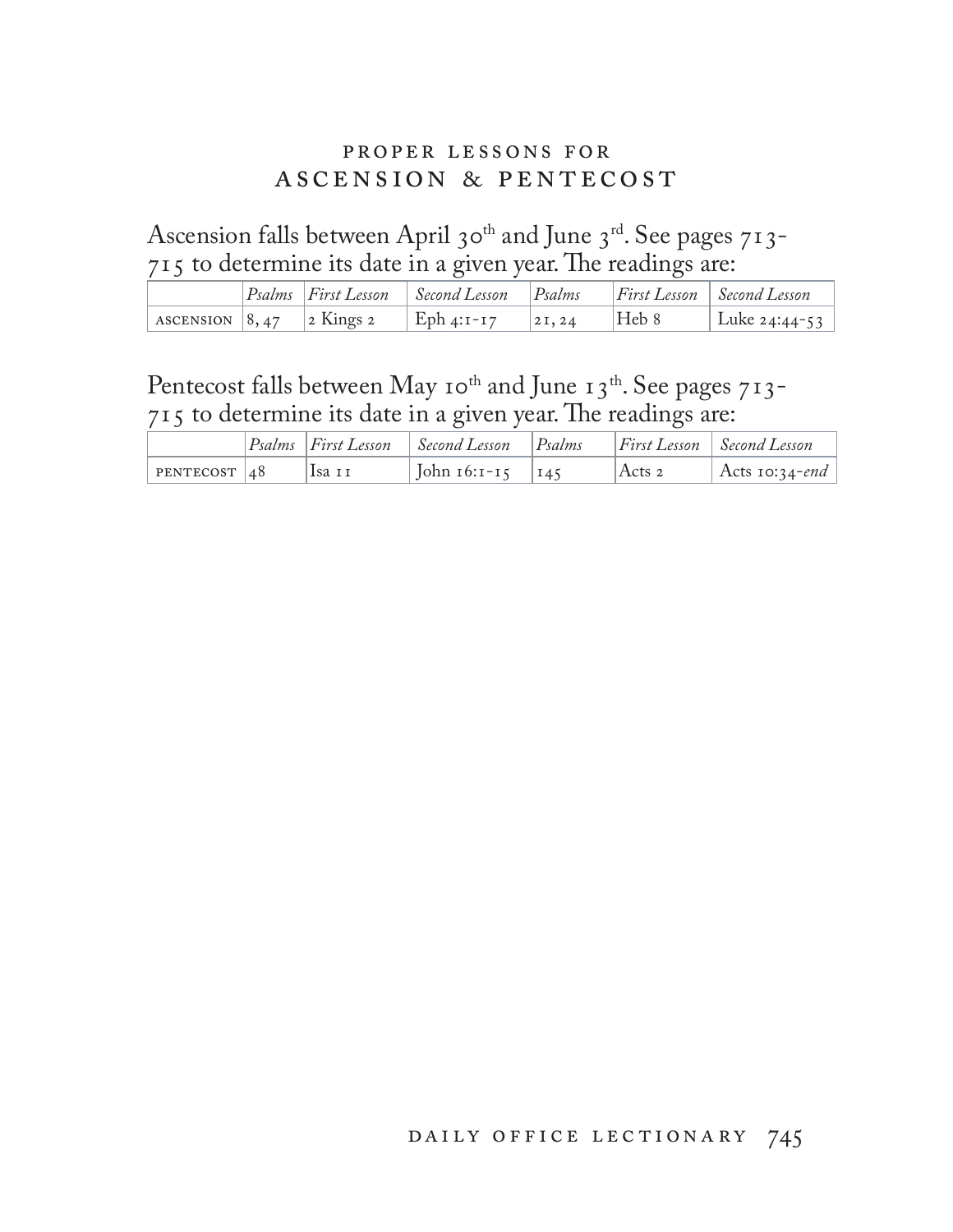#### april (i)

|                         | MORNING PRAYER     |                                   |                                       | $60$ DAY        |
|-------------------------|--------------------|-----------------------------------|---------------------------------------|-----------------|
| <b>DATE</b>             | FIRST LESSON       |                                   | SECOND LESSON                         | PSALTER-MP      |
| $\mathbf{1}$            | Exod <sub>39</sub> |                                   | $\dagger$ 1-14,27-43 Mark 1:32-end    | 75,76           |
| $\boldsymbol{2}$        | Exod 40            |                                   | $\dagger$ 1,16-38 Mark 2:1-22         | $78:1 - 18$     |
| $\mathbf{3}$            | Lev 1              |                                   | Mark 2:23-3:12                        | $78:41 - 73$    |
| $\overline{\mathbf{4}}$ | Lev 8              |                                   | $\dagger$ 1-24,30-36 Mark 3:13-end    | 8 I             |
| $\overline{5}$          | Lev 10             |                                   | Mark 4:1-34                           | 84              |
| $\boldsymbol{6}$        | Lev <sub>16</sub>  |                                   | $\dagger$ 1-22,29-34 Mark 4:35 - 5:20 | 86,87           |
| $\overline{7}$          | Lev $17$           |                                   | Mark $5:21$ -end                      | $89:1 - 18^{v}$ |
| $\boldsymbol{8}$        | Lev <sub>18</sub>  |                                   | Mark $6:1-29$                         | 90              |
| $\boldsymbol{9}$        | Lev $19$           |                                   | $\dagger$ 1-2,9-37 Mark 6:30-end      | 92, 93          |
| 10                      | Lev <sub>20</sub>  |                                   | Mark $7:1-23$                         | 95,96           |
| 11                      | Lev $23$           |                                   | $\dagger$ 9-32,39-43 Mark 7:24-8:10   | 99, 100, 101    |
| 12                      | Lev $26$           |                                   | $\dagger$ 3-20,38-46 Mark 8:11-end    | 103             |
| 13                      | Num 6              |                                   | Mark 9:1-29                           | $105:1-22^v$    |
| 14                      | Num 8              |                                   | $\uparrow$ 5-26 Mark 9:30-end         | $106:1-18$      |
| 15                      | Num 11             |                                   | † 4-6,10-33   Mark 10:1-31            | $107:1-22$      |
| 16                      | Num 12             |                                   | Mark 10:32-end                        | 108, 110        |
| 17                      | Num $13$           |                                   | $\dagger$ 1-3,17-33 Mark 11:1-26      | III, II2        |
| 18                      | Num $14$           |                                   | † 1-31   Mark 11:27—12:12             | II $5$          |
| 19                      | Num $15$           |                                   | $\uparrow$ 22-41 Mark 12:13-34        | $119:1-24$      |
| 20                      | Num 16             |                                   | $\dagger$ 1-11,20-38 Mark 12:35—13:13 | 119:49-72       |
| 21                      | Num 17             |                                   | Mark $13:14$ -end                     | 119:89-104      |
| 22                      | Num 18             |                                   | $\dagger$ 1-24 Mark 14:1-25           | 119:129-152     |
| 23                      | Num 20             |                                   | Mark 14:26-52                         | 118             |
| 24                      | Num 21             |                                   | $\dagger$ 4-9,21-35 Mark 14:53-end    | 122, 123        |
| 25 Mark                 | Acts $12:11-25$    |                                   | Mark 15                               | 127, 128        |
| 26                      | Num 22             |                                   | $\dagger$ 1-35 Mark 16                |                 |
| 27                      | Num $23$           |                                   | $\uparrow$ 1-26 Luke 1:1-23           | 132, 133<br>136 |
| 28                      | Num 24             |                                   | Luke 1:24-56                          |                 |
| 29                      | Num 25             |                                   | Luke $1:57$ -end                      | 139<br>140      |
| 30                      | Deut 1             | $\uparrow$ 1-21,26-33 Luke 2:1-21 |                                       |                 |
|                         |                    |                                   |                                       | 144             |

† *Optional abbreviation* 

‡ *See page 745 for proper lessons for Ascension and Pentecost*

#### calendars & lectionaries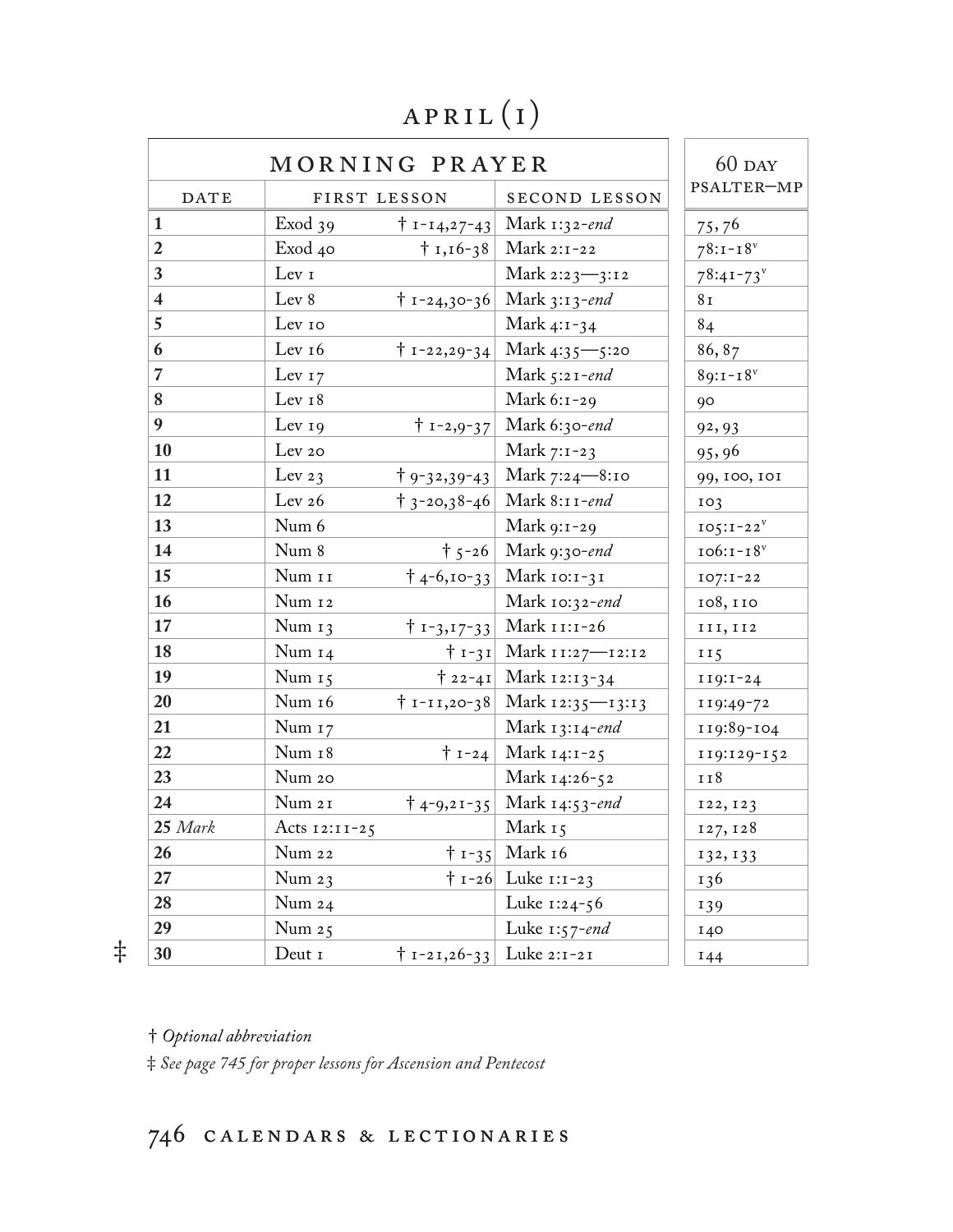# APRIL (II)

| $60$ DAY        | EVENING PRAYER          |                                         |                  |
|-----------------|-------------------------|-----------------------------------------|------------------|
| PSALTER-EP      | <b>DATE</b>             | FIRST LESSON                            | SECOND LESSON    |
| 79,82           | $\mathbf{1}$            | $ 1 - 9, 15 - 33 $ 1 Tim 4<br>Prov $30$ |                  |
| $78:19-40$      | $\overline{2}$          | Prov $31$                               | $I$ Tim $5$      |
| 8 <sub>O</sub>  | $\mathbf{3}$            | Job 1                                   | I Tim 6          |
| 83              | $\overline{\mathbf{4}}$ | Job 2                                   | Titus 1          |
| 8 <sub>5</sub>  | 5                       | $Job_3$                                 | Titus 2          |
| 88              | 6                       | Job 4                                   | Titus 3          |
| $89:19-51$      | $\overline{7}$          | Job 5                                   | 2 Tim 1          |
| 91              | 8                       | Job 6                                   | 2 Tim 2          |
| 94              | 9                       | Job 7                                   | $2$ Tim $3$      |
| 97,98           | 10                      | Job 8                                   | 2 Tim 4          |
| IO2             | 11                      | Job 9                                   | Heb 1            |
| 104             | 12                      | Job 10                                  | Heb 2            |
| $105:23 - 44^v$ | 13                      | Job 11                                  | Heb <sub>3</sub> |
| $106:19-46$     | 14                      | Job 12                                  | Heb $4:1-13$     |
| $107:23-43$     | 15                      | Job 13                                  | Heb 4:14-5:10    |
| 109             | 16                      | $Job_14$                                | Heb $5:11-6$ end |
| 113, 114        | 17                      | Job $15$                                | Heb 7            |
| 116, 117        | 18                      | Job 16                                  | Heb 8            |
| 119:25-48       | 19                      | Job $17$                                | Heb 9:1-14       |
| 119:73-88       | 20                      | Job 18                                  | Heb 9:15-end     |
| 119:105-128     | 21                      | Job 19                                  | Heb 10:1-18      |
| 119:153-176     | 22                      | Job 20                                  | Heb 10:19-end    |
| 120, 121        | 23                      | Job 21                                  | Heb 11           |
| 124, 125, 126   | $\sqrt{24}$             | Job 22                                  | Heb 12:1-17      |
| 129, 130, 131   | $25$ Mark               | Job $23$                                | Heb 12:18-end    |
| 134, 135        | 26                      | Job $24$                                | Heb 13           |
| 137, 138        | 27                      | Job 25 & 26                             | Jas 1            |
| 141, 142        | 28                      | Job $27$                                | Jas 2: $i-13$    |
| 143             | 29                      | Job 28                                  | Jas 2:14-end     |
| 145             | 30                      | Job 29                                  | Jas $3$          |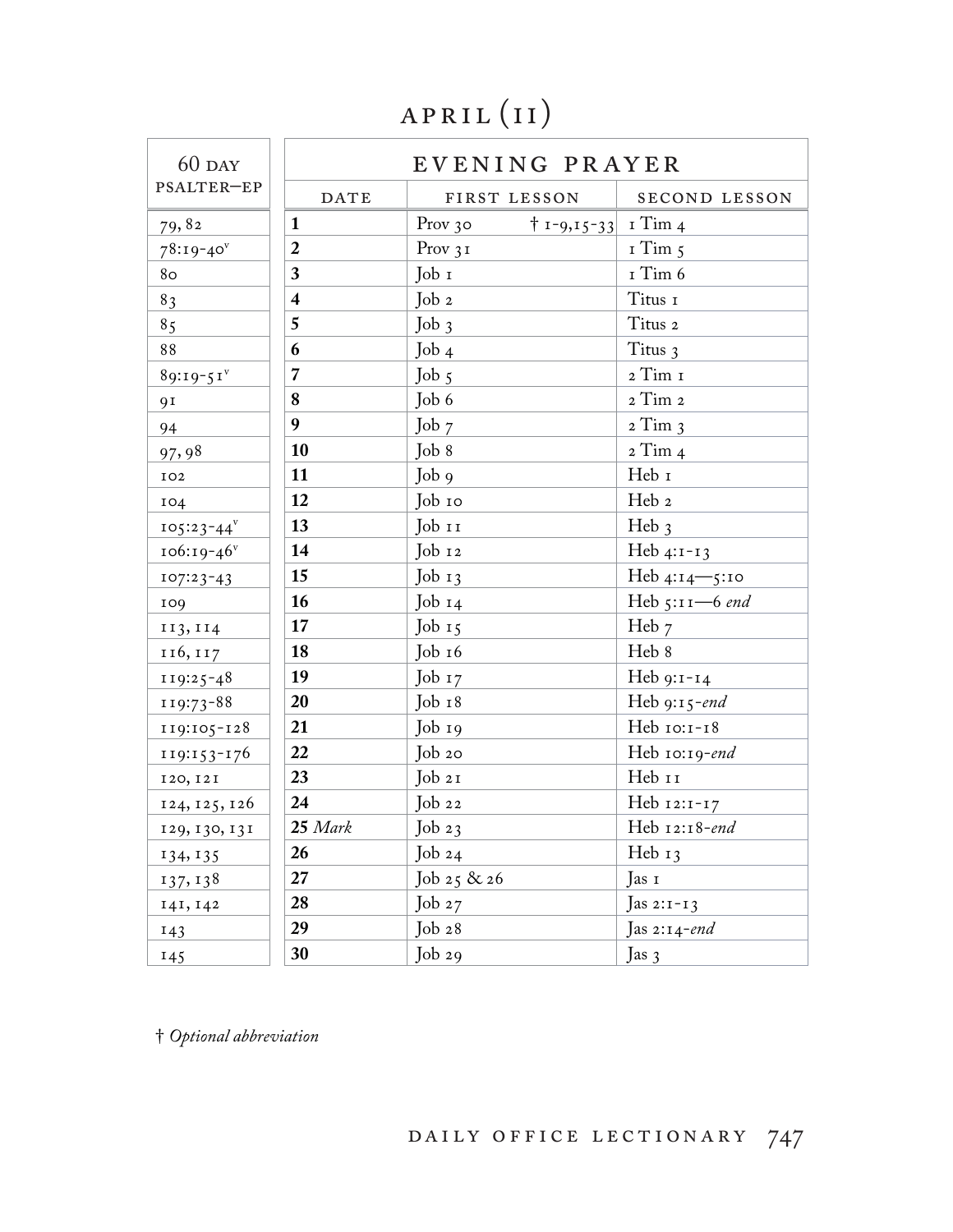### may (i)

| MORNING PRAYER          |                                                  |                                    | $60$ DAY       |
|-------------------------|--------------------------------------------------|------------------------------------|----------------|
| <b>DATE</b>             | FIRST LESSON                                     | <b>SECOND LESSON</b>               | PSALTER-MP     |
| $1$ Phil. $\Im$ Jam.    | Deut 2<br>$† 1 - 9, 14 - 19, 24 - 37$            | Luke $2:22$ -end                   | 146            |
| $\overline{2}$          | Deut $3$                                         | Luke $3:1-22$                      | 148            |
| $\mathbf{3}$            | Deut 4                                           | $\dagger$ 1-18,24-40 Luke 3:23-end | 1, 2           |
| $\overline{\mathbf{4}}$ | Deut $5$                                         | Luke $4:1-30$                      | 5, 6           |
| $\overline{5}$          | Deut 6                                           | Luke $4:31$ -end                   | 9              |
| $\boldsymbol{6}$        | Deut 7                                           | Luke $5:1-16$                      | 8, 11          |
| $\overline{7}$          | Deut 8                                           | Luke $5:17$ -end                   | 12, 13, 14     |
| 8                       | Deut $9$                                         | Luke 6:1-19                        | $18:1-20v$     |
| $\boldsymbol{9}$        | Deut 10                                          | Luke 6:20-38                       | <b>19</b>      |
| 10                      | Deut 11                                          | Luke $6:39 - 7:10$                 | $2\,2$         |
| $\vert$ 11              | Deut 12                                          | Luke $7:11-35$                     | 25             |
| $\vert$ 12              | Deut $13$                                        | Luke $7:36$ -end                   | 26, 28         |
| <b>13</b>               | Deut $14$                                        | Luke $8:1-21$                      | 29,30          |
| $\vert$ 14              | Deut $15$                                        | Luke 8:22-end                      | 34             |
| <b>15</b>               | Deut 16                                          | Luke $9:1-17$                      | 32,36          |
| 16                      | Deut $17$                                        | Luke 9:18-50                       | $37:1 - 17^V$  |
| $\vert$ 17              | Deut 18                                          | Luke $9:51$ -end                   | 40             |
| <b>18</b>               | Deut $19$                                        | Luke $10:1-24$                     | 42, 43         |
| $\vert$ 19              | Deut 20                                          | Luke $10:25$ -end                  | 45             |
| 20                      | Deut 21                                          | Luke 11:1-28                       | 47,48          |
| 21                      | Deut 22                                          | Luke 11:29-end                     | $5^{\circ}$    |
| 22                      | Deut $23$                                        | Luke $12:1-34$                     | 52, 53, 54     |
| 23                      | Deut $24$                                        | Luke 12:35-53                      | 56, 57         |
| 24                      | Deut $25$                                        | Luke 12:54-13:9                    | 59             |
| 25                      | Deut 26                                          | Luke 13:10-end                     | 61,62          |
| 26                      | Deut 27                                          | Luke $14:1-24$                     | $68:1 - 18$    |
| 27                      | Deut 28<br>$\dagger$ 1-25,64-68                  | Luke 14:25—15:10                   | $69:1 - 18$    |
| 28                      | Deut 29                                          | Luke $15:11$ -end                  | 66             |
| 29                      | Deut 30                                          | Luke 16                            | 7 <sup>I</sup> |
| 30                      | Deut $31$                                        | Luke 17:1-19                       | 74             |
| 31 Visitation           | Deut 32 $\uparrow$ 1-10,15-22,39-52 Luke 1:39-56 |                                    | 75,76          |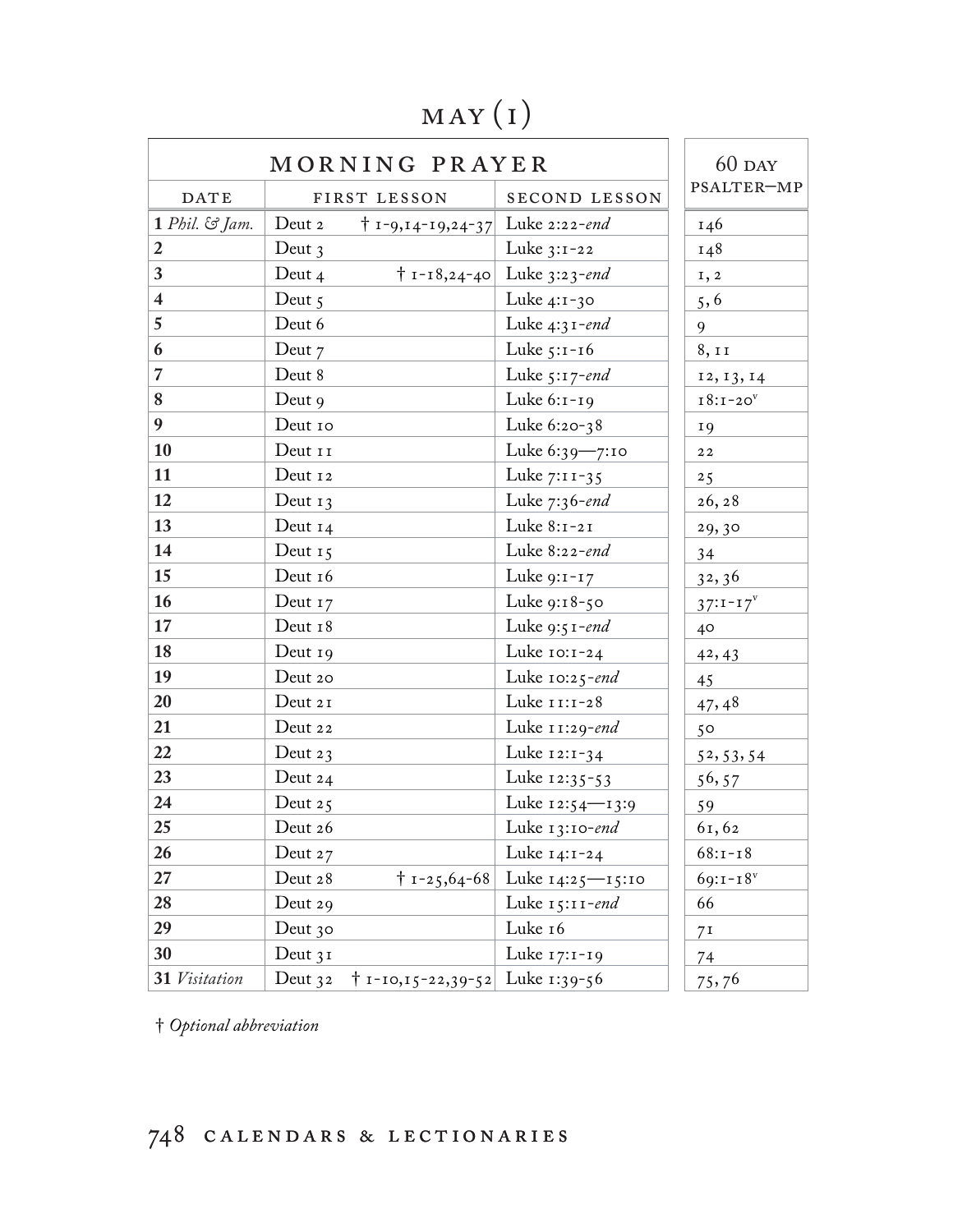# may (i i)

| $60$ DAY       | EVENING PRAYER          |                                    |                                |
|----------------|-------------------------|------------------------------------|--------------------------------|
| PSALTER-EP     | <b>DATE</b>             | FIRST LESSON                       | SECOND LESSON                  |
| 147            | $1$ Phil. $\Im$ Jam.    | Jas $4$                            | John $1:43$ -end               |
| 149, 150       | $\boldsymbol{2}$        | Job 30                             | Jas $5$                        |
| 3,4            | $\overline{\mathbf{3}}$ | $Job_31$                           | $\mid$ 1-23,35-40 I Pet 1:1-21 |
| $\overline{7}$ | $\overline{\mathbf{4}}$ | $Job_{32}$                         | I Pet 1:22-2:10                |
| IO             | 5                       | Job33                              | $I$ Pet 2:11-3:7               |
| 15, 16         | 6                       | Job 34 $\dagger$ 1-15,21-28,31-37  | 1 Pet 3:8—4:6                  |
| 17             | $\overline{7}$          | Job35                              | I Pet 4:7-end                  |
| $18:21 - 52^v$ | $\boldsymbol{8}$        | Job36                              | $I$ Pet $5$                    |
| 20, 2I         | 9                       | Job $37$                           | 2 Pet 1                        |
| 23, 24         | 10                      | $\mid$ 1-27,31-33 2 Pet 2<br>Job38 |                                |
| 27             | 11                      | Job39                              | $2$ Pet $3$                    |
| 3 <sup>T</sup> | 12                      | Job 40                             | Jude                           |
| 33             | 13                      | Job 41                             | 1 John 1:1-2:6                 |
| 35             | 14                      | Job42                              | 1 John 2:7-end                 |
| 3 <sup>8</sup> | 15                      | Eccl 1                             | 1 John 3:1-10                  |
| $37:18-41$     | 16                      | Eccl <sub>2</sub>                  | 1 John 3:11-4:6                |
| 39,41          | 17                      | $\text{E}$ ccl <sub>3</sub>        | 1 John 4:7-end                 |
| 44             | 18                      | Eccl <sub>4</sub>                  | 1 John 5                       |
| 46             | 19                      | Eccl <sub>5</sub>                  | 2 John                         |
| 49             | 20                      | Eccl 6                             | 3 John                         |
| 5 <sup>T</sup> | 21                      | Eccl 7                             | Acts $1:1-14$                  |
| 55             | 22                      | Eccl 8                             | Acts $1:15$ -end               |
| 58,60          | 23                      | Eccl <sub>9</sub>                  | Acts $2:1-21$                  |
| 63,64          | 24                      | Eccl 10                            | Acts $2:22$ -end               |
| 65,67          | 25                      | Eccl 11                            | Acts $3:1-4:4$                 |
| 68:19-36       | 26                      | Eccl 12                            | Acts $4:5-3I$                  |
| $69:19-37$     | 27                      | Ezek 1                             | Acts 4:32-5:11                 |
| 70,72          | 28                      | Ezek 2                             | Acts $5:12$ -end               |
| 73             | 29                      | Ezek 3                             | Acts $6:1 - 7:16$              |
| 77             | 30                      | Ezek 4                             | Acts 7:17-34                   |
| 79,82          | 31 Visitation           | Ezek 5                             | Acts $7:35 - 8:3$              |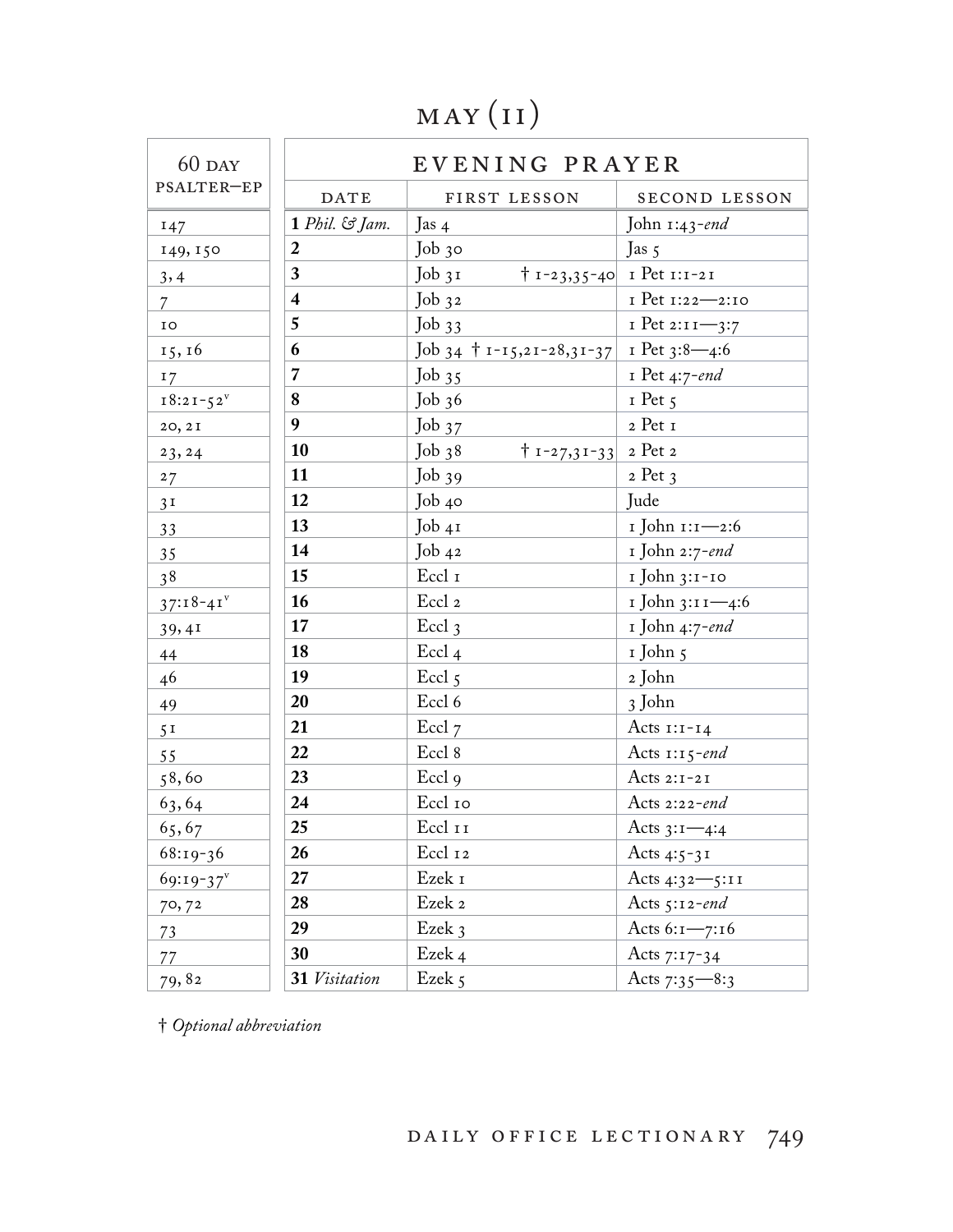# june (i)

| MORNING PRAYER          |                                |                                              | $60$ DAY                               |                 |
|-------------------------|--------------------------------|----------------------------------------------|----------------------------------------|-----------------|
| <b>DATE</b>             |                                | FIRST LESSON                                 | <b>SECOND LESSON</b>                   | PSALTER-MP      |
| $\mathbf{1}$            | Deut $33$                      |                                              | Luke $17:20$ -end                      | $78:1 - 18$     |
| $\overline{2}$          | Deut $34$                      |                                              | Luke 18:1-30                           | $78:41 - 73$    |
| $\mathbf{3}$            | Josh 1                         |                                              | Luke 18:31-19:10                       | 8 <sub>I</sub>  |
| $\overline{\mathbf{4}}$ | Josh 2                         |                                              | Luke 19:11-28                          | 84              |
| $\overline{5}$          | Josh $3$                       |                                              | Luke 19:29-end                         | 86,87           |
| 6                       | Josh 4                         |                                              | Luke 20:1-26                           | $89:1 - 18$     |
| $\overline{7}$          | Josh $5$                       |                                              | Luke $20:27 - 21:4$                    | 90              |
| 8                       | Josh 6                         |                                              | Luke $21:5$ -end                       | 92, 93          |
| $\boldsymbol{9}$        | Josh 7                         |                                              | Luke 22:1-38                           | 95,96           |
| 10                      | Josh 8                         | $\dagger$ 1-22,30-35                         | Luke 22:39-53                          | 99, 100, 101    |
| 11 Barnabas             | Acts 4:32-37                   |                                              | Luke $22:54$ -end                      | 103             |
| <b>12</b>               | Josh 9                         |                                              | Luke 23:1-25                           | $105:1-22^v$    |
| <b>13</b>               | Josh 10                        |                                              | $\uparrow$ 1-27,40-43 Luke:23:26-49    | $106:1-18v$     |
| $\vert$ 14              | Josh 14                        |                                              | $\uparrow$ 5-15 Luke 23:50 - 24:12     | $107:1-22$      |
| $\vert 15 \vert$        | Josh 22                        |                                              | $\uparrow$ 7-31 Luke 24:13-end         | 108, 110        |
| <b>16</b>               | Josh $23$                      |                                              | Gal I                                  | III, II2        |
| <b>17</b>               | Josh 24                        | $\dagger$ 1-31 Gal 2                         |                                        | II <sub>5</sub> |
| 18                      | Judg 1                         | $\vert + \vert 1 - 2 \vert 1 \vert$ Gal 3    |                                        | $119:1-24$      |
| 19                      | Judg <sub>2</sub>              | $\uparrow$ 6-23 Gal 4                        |                                        | 119:49-72       |
| 20                      | Judg 3                         | $†7-30$                                      | Gal 5                                  | 119:89-104      |
| 21                      | Judg <sub>4</sub>              |                                              | Gal 6                                  | 119:129-152     |
| 22                      | Judg 5                         | $\uparrow$ 1-5,19-31   1 Thess 1             |                                        | 118             |
| 23                      | Judg 6                         | † 1,6,11-24,33-40   1 Thess 2:1-16           |                                        | 122, 123        |
| 24 Nat. Bap.            | I Thess $2:17 \rightarrow$ end |                                              | Matt $14:1-13$                         | 127, 128        |
| 25                      | Judg 7                         |                                              | $\uparrow$ 1-8,16-25   1 Thess 4:1-12  | 132, 133        |
| 26                      | Judg 8                         |                                              | $\dagger$ 4-23,28   I Thess 4:13 -5:11 | 136             |
| 27                      | Judg 9                         | $\dagger$ 1-6,22-25,43-56   1 Thess 5:12-end |                                        | 139             |
| 28                      | Judg 10                        |                                              | $\dagger$ 6-18 $\vert$ 2 Thess 1       | <b>140</b>      |
| 29 Pet. $\Im$ Paul      | 2 Thess 2                      |                                              | 2 Pet $3:14$ -end                      | 144             |
| 30                      | Judg 11                        | $\dagger$ 1-11,29-40 2 Thess 3               |                                        | 146             |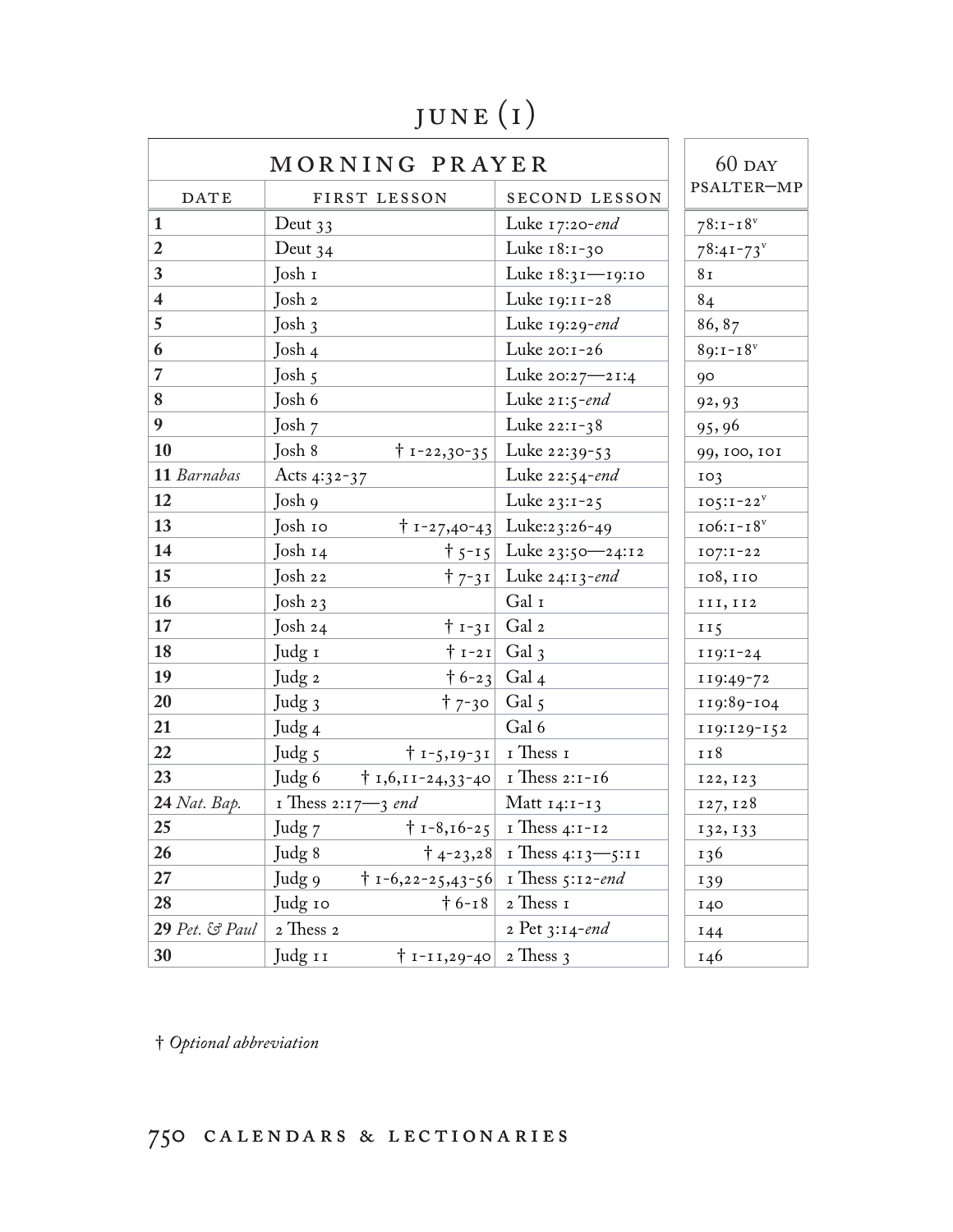# JUNE (II)

| $60$ DAY      | EVENING PRAYER |                                                 |                                    |
|---------------|----------------|-------------------------------------------------|------------------------------------|
| PSALTER-EP    | <b>DATE</b>    | FIRST LESSON                                    | SECOND LESSON                      |
| $78:19-40$    | $\mathbf{1}$   | Ezek 6                                          | Acts $8:4-25$                      |
| 80            | $\overline{2}$ | Ezek 7                                          | Acts 8:26-end                      |
| 83            | 3              | Ezek 8                                          | Acts $9:1-31$                      |
| 85            | $\overline{4}$ | Ezek 9                                          | Acts 9:32-end                      |
| 88            | 5              | Ezek 10                                         | Acts $10:1-23$                     |
| $89:19-51$    | 6              | Ezek 11                                         | Acts 10:24-end                     |
| 91            | $\overline{7}$ | Ezek 12                                         | Acts $11:1-18$                     |
| 94            | 8              | Ezek 13                                         | Acts $11:19$ -end                  |
| 97,98         | 9              | Ezek 14                                         | Acts $12:1-24$                     |
| IO2           | 10             | Ezek 15                                         | Acts 12:25-13:12                   |
| 104           | 11 Barnabas    | Ezek 16 † 1-15,33-47,59-63                      | Acts $13:13-43$                    |
| $105:23 - 44$ | 12             | Ezek 17                                         | Acts $13:44$ - $14:7$              |
| $106:19-46$   | 13             | Ezek 18                                         | Acts $14:8$ -end                   |
| $107:23-43$   | 14             | Ezek 33                                         | $\uparrow$ 1-23,30-33 Acts 15:1-21 |
| 109           | 15             | Ezek 34                                         | Acts $15:22-35$                    |
| 113, 114      | 16             | Ezek 35                                         | Acts $15:36 - 16:5$                |
| 116, 117      | 17             | Ezek $36$                                       | $\uparrow$ 16-37 Acts 16:6-end     |
| 119:25-48     | 18             | Ezek $37$                                       | Acts $17:1-15$                     |
| 119:73-88     | 19             | Ezek 40 † 1-5,17-19,35-49                       | Acts $17:16$ -end                  |
| 119:105-128   | 20             | Ezek 43                                         | Acts $18:1-23$                     |
| 119:153-176   | 21             | Ezek 47                                         | Acts $18:24$ -19:7                 |
| 120, 121      | 22             | Dan 1                                           | Acts 19:8-20                       |
| 124, 125, 126 | 23             | Dan 2 $\dagger$ 1-14,25-28,31-45 Acts 19:21-end |                                    |
| 129, 130, 131 | 24 Nat. Bap.   | Dan $\alpha$                                    | Acts $20:1-16$                     |
| 134, 135      | 25             | Dan 4                                           | $\dagger$ 1-9,19-35 Acts 20:17-end |
| 137, 138      | 26             | Dan 5                                           | Acts $21:1-16$                     |
| 141, 142      | 27             | Dan 6                                           | Acts $21:17-36$                    |
| 143           | 28             | Dan 7                                           | Acts 21:37-22:22                   |
| 145           | 29 Pet. & Paul | Dan 8                                           | Acts 22:23-23:11                   |
| 147           | 30             | Dan 9                                           | Acts $23:12$ -end                  |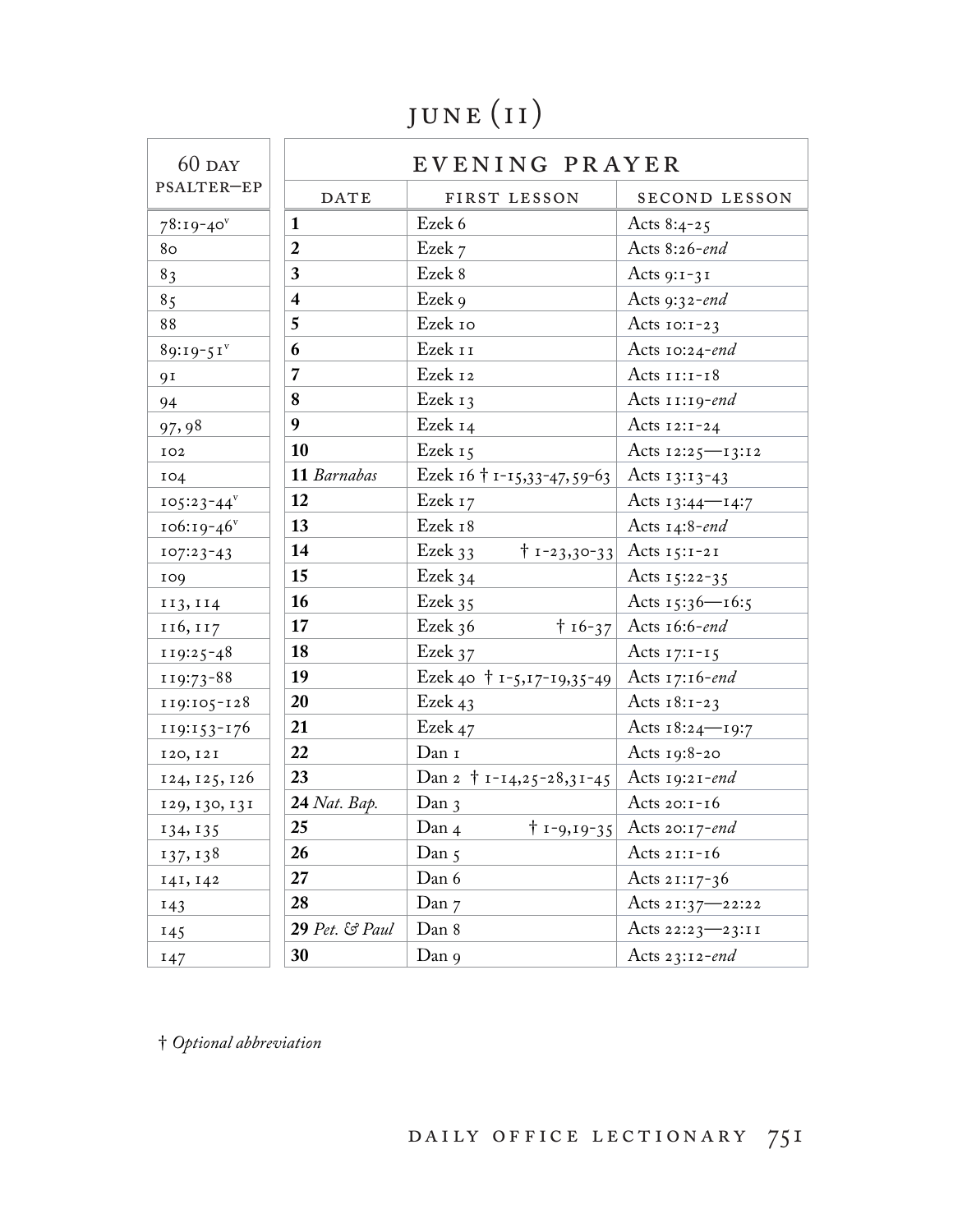# july (i)

| MORNING PRAYER          |                                       |                                | $60$ DAY       |
|-------------------------|---------------------------------------|--------------------------------|----------------|
| <b>DATE</b>             | FIRST LESSON                          | <b>SECOND LESSON</b>           | PSALTER-MP     |
| $\mathbf{1}$            | Judg 12                               | I Cor $1:1-25$                 | 148            |
| $\boldsymbol{2}$        | Judg 13                               | I Cor 1:26-2 end               | I, 2           |
| $\overline{\mathbf{3}}$ | Judg 14                               | $I$ Cor 3                      | 5, 6           |
| $\overline{\mathbf{4}}$ | Judg 15                               | $ICor 4:I-I7$                  | 9              |
| $\overline{5}$          | Judg 16                               | I Cor 4:18-5 end               | 8, 11          |
| $\boldsymbol{6}$        | Ruth 1                                | I Cor 6                        | 12, 13, 14     |
| $\overline{7}$          | Ruth <sub>2</sub>                     | $I$ Cor $7$                    | $18:1-20v$     |
| 8                       | Ruth 3                                | I Cor 8                        | <b>19</b>      |
| $\boldsymbol{9}$        | Ruth <sub>4</sub>                     | I Cor 9                        | 22             |
| $\vert$ 10              | I Sam I                               | $\uparrow$ 1-20 I Cor 10       | 25             |
| <b>11</b>               | 1 Sam 2                               | $\mid$ I-21 I Cor II           | 26, 28         |
| <b>12</b>               | I Sam 3                               | 1 Cor 12                       | 29,30          |
| <b>13</b>               | I Sam 4                               | $I$ Cor $I$ 3                  | 34             |
| $\vert$ 14              | I Sam 5                               | 1 Cor 14:1-19                  | 32, 36         |
| <b>15</b>               | I Sam 6                               | $\dagger$ 1-15 1 Cor 14:20-end | $37:1 - 17^V$  |
| $\vert$ 16              | I Sam 7                               | 1 Cor 15:1-34                  | $40^{\circ}$   |
| $\boxed{17}$            | I Sam 8                               | I Cor 15:35-end                | 42, 43         |
| <b>18</b>               | I Sam 9                               | I Cor 16                       | 45             |
| $\vert$ 19              | I Sam 10                              | 2 Cor 1:1-2:11                 | 47,48          |
| 20                      | I Sam II                              | 2 $Cor\ 2:12 - 3$ end          | 50             |
| 21                      | 1 Sam 12                              | $2$ Cor 4                      | 52, 53, 54     |
| 22 Mary Mag. 2 Cor 5    |                                       | Luke 7:36–8:3                  | 56, 57         |
| 23                      | 1 Sam 13                              | 2 Cor 6                        | 59             |
| 24                      | 1 Sam 14<br>$† 1 - 15,20,24 - 30$     | $2$ Cor $7$                    | 61,62          |
| 25 James                | 2 Cor 8                               | Mark 1:14-20                   | $68:1 - 18$    |
| $26\phantom{.}$         | 1 Sam 15                              | $2$ Cor 9                      | $69:1 - 18$    |
| 27                      | 1 Sam 16                              | 2 Cor 10                       | 66             |
| 28                      | I Sam 17 + 1-11,26-27,31-51 2 Cor 11  |                                | 7 <sup>I</sup> |
| 29                      | 1 Sam 18                              | 2 Cor 12:1-13                  | 74             |
| 30                      | I Sam 19                              | 2 Cor 12:14–13 end             | 75,76          |
| 31                      | 1 Sam 20<br>$\dagger$ 1-7,24-42 Rom 1 |                                | $78:1 - 18$    |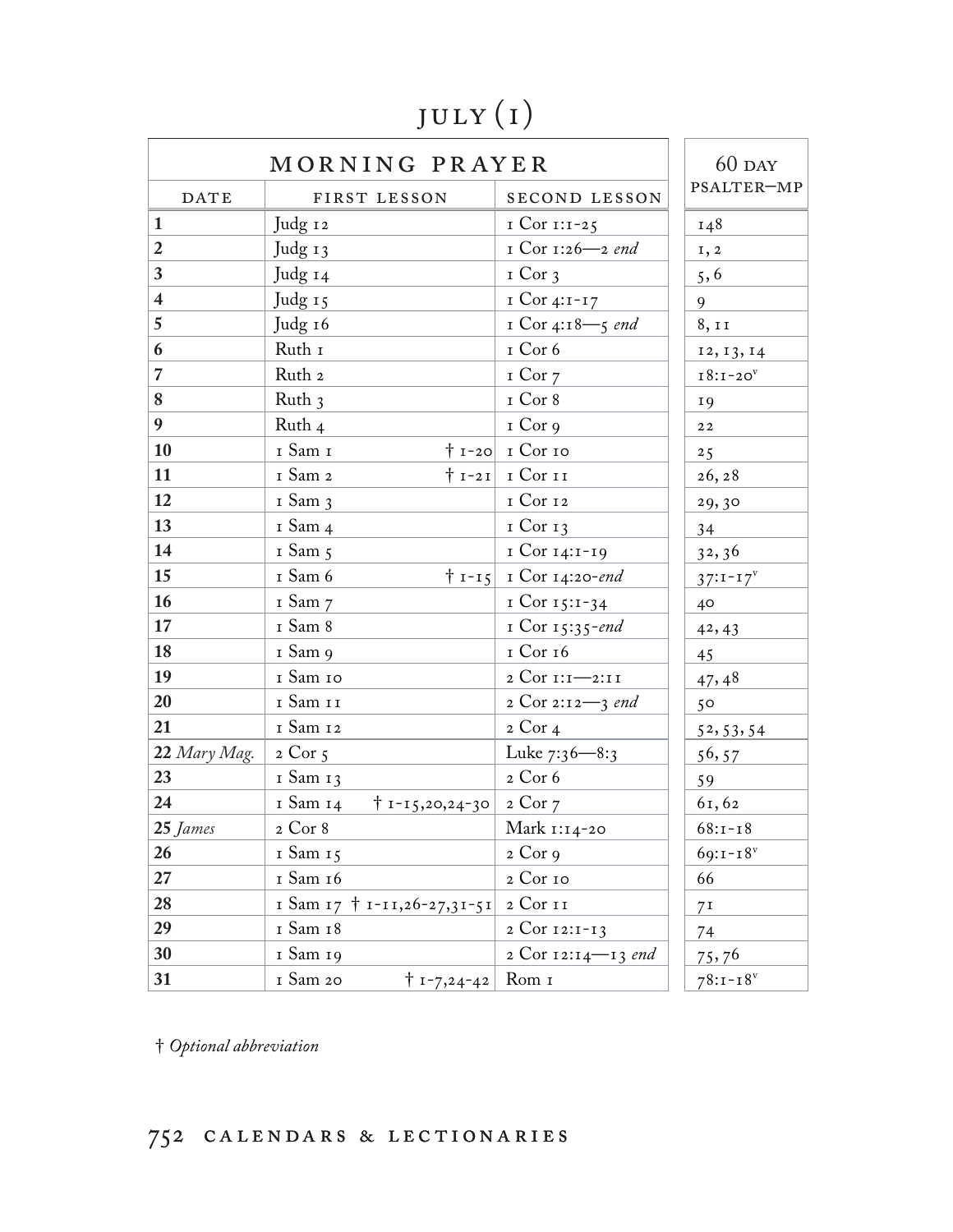# july (i i)

| $60$ DAY       | EVENING PRAYER |              |  |                                    |
|----------------|----------------|--------------|--|------------------------------------|
| PSALTER-EP     | <b>DATE</b>    | FIRST LESSON |  | SECOND LESSON                      |
| 149, 150       | 1              | Dan 10       |  | Acts $24:1-23$                     |
| 3,4            | $\overline{2}$ | Dan 11       |  | $\dagger$ 1-19 Acts 24:24—25:12    |
| $\overline{7}$ | 3              | Dan 12       |  | Acts $25:13$ -end                  |
| IO             | $\overline{4}$ | Susanna      |  | Acts 26                            |
| 15, 16         | 5              | Esth 1       |  | Acts 27                            |
| 17             | 6              | Esth 2       |  | Acts $28:1-15$                     |
| $18:21-52^v$   | $\overline{7}$ | Esth $3$     |  | Acts 28:16-end                     |
| 20, 2I         | 8              | Esth 4       |  | Philemon                           |
| 23, 24         | 9              | Esth $5$     |  | 1 Tim 1:1-17                       |
| 27             | 10             | Esth 6       |  | I Tim 1:18-2 end                   |
| 3 <sup>T</sup> | 11             | Esth $7$     |  | $I$ Tim $3$                        |
| 33             | 12             | Esth 8       |  | $I$ Tim 4                          |
| 35             | 13             | Esth 9 & 10  |  | $I$ Tim $5$                        |
| 38             | 14             | Ezra 1       |  | I Tim 6                            |
| $37:18-41$     | 15             | Ezra 3       |  | Titus 1                            |
| 39,41          | 16             | Ezra 4       |  | Titus 2                            |
| 44             | 17             | Ezra 5       |  | Titus 3                            |
| 46             | 18             | Ezra 6       |  | 2 Tim 1                            |
| 49             | 19             | Ezra 7       |  | 2 Tim 2                            |
| 5 <sup>T</sup> | 20             | Ezra 8       |  | $\frac{1}{2}$ 2 1 - 36 2 Tim 3     |
| 55             | 21             | Ezra 9       |  | $2$ Tim $4$                        |
| 58,60          | 22 Mary Mag.   | Ezra 10      |  | $\dagger$ 1-16 John 1:1-28         |
| 63,64          | 23             | Neh 1        |  | John $1:29$ -end                   |
| 65,67          | 24             | Neh 2        |  | John 2                             |
| $68:19-36$     | 25 James       | Neh $3$      |  | $\mid t - 15 \mid$ John 3:1-21     |
| $69:19-37$     | 26             | Neh 4        |  | John 3:22-end                      |
| 70,72          | 27             | Neh 5        |  | John 4:1-26                        |
| 73             | 28             | Neh $6\,$    |  | John 4:27-end                      |
| 77             | 29             | Neh 8        |  | John 5:1-24                        |
| 79,82          | 30             | Neh 9        |  | $\dagger$ 1-15,26-38 John 5:25-end |
| $78:19-40$     | 31             | Neh 10       |  | $\uparrow$ 28-39 John 6:1-21       |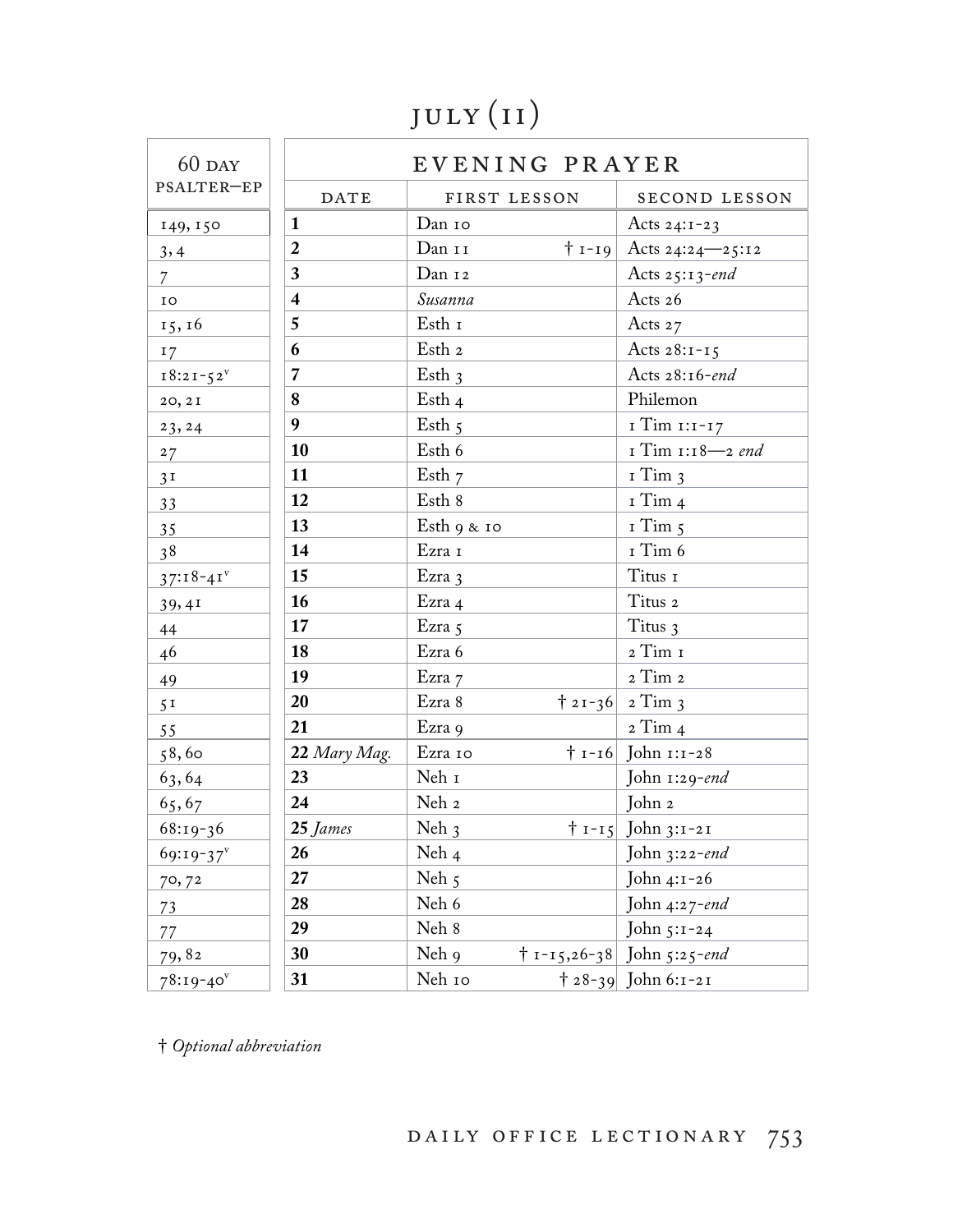### august (i)

|                         | MORNING PRAYER                                   |                                   |                 |
|-------------------------|--------------------------------------------------|-----------------------------------|-----------------|
| <b>DATE</b>             | FIRST LESSON                                     | SECOND LESSON                     | PSALTER-MP      |
| $\mathbf{1}$            | I Sam 21                                         | Rom <sub>2</sub>                  | $78:41 - 73$    |
| $\overline{2}$          | 1 Sam 22                                         | Rom <sub>3</sub>                  | 8 <sub>I</sub>  |
| $\mathbf{3}$            | 1 Sam 23                                         | Rom <sub>4</sub>                  | 84              |
| $\overline{\mathbf{4}}$ | 1 Sam 24                                         | Rom $5$                           | 86, 87          |
| $5\overline{)}$         | 1 Sam 25 + 1-19,23-25,32-42                      | Rom 6                             | $89:1 - 18$     |
| <b>6</b> Transfig.      | Rom $7$                                          | Mark 9:2-10                       | 27              |
| $\overline{7}$          | 1 Sam 26                                         | Rom $8:1 - 17$                    | 90              |
| $\bf 8$                 | 1 Sam 27                                         | Rom 8:18-end                      | 92, 93          |
| $\boldsymbol{9}$        | 1 Sam 28                                         | Rom 9                             | 95,96           |
| 10                      | 1 Sam 29                                         | Rom 10                            | 99, 100, 101    |
| <b>11</b>               | 1 Sam 30                                         | $\vert t_1 - 25 \vert$ Rom II     | 103             |
| 12                      | 1 Sam 31                                         | Rom 12                            | $105:1-22^v$    |
| 13                      | 2 Sam 1                                          | Rom $13$                          | $106:1 - 18^v$  |
| $\vert$ 14              | 2 Sam 2<br>$\uparrow$ 1-17,26-31                 | Rom $14$                          | $IO7: I-22$     |
| 15 Mary Virg.           | $2$ Sam $3$                                      | $\dagger$ 6-11,17-39 Luke 1:26-38 | 108, 110        |
| 16                      | 2 Sam 4                                          | Rom $15$                          | III, II2        |
| 17                      | $2$ Sam $5$                                      | Rom 16                            | II <sub>5</sub> |
| <b>18</b>               | 2 Sam 6                                          | Phil $r: r-rr$                    | $119:1-24$      |
| 19                      | 2 Sam 7                                          | Phil $1:12$ -end                  | 119:49-72       |
| 20                      | 2 Sam 8                                          | Phil $2:1-II$                     | 119:89-104      |
| 21                      | 2 Sam 9                                          | Phil $2:12$ -end                  | 119:129-152     |
| 22                      | 2 Sam 10                                         | Phil $3$                          | 118             |
| 23                      | 2 Sam 11                                         | Phil $4$                          | 122, 123        |
| 24 Bart.                | $Col$ 1:1-20                                     | Luke 6:12-16                      | 127, 128        |
| 25                      | 2 Sam 12                                         | $\uparrow$ 1-25 Col 1:21-2:7      | 132, 133        |
| 26                      | 2 Sam 13<br>$\uparrow$ 1-29,38-39 Col 2:8-19     |                                   | 136             |
| 27                      | 2 Sam 14                                         | $\dagger$ 1-21,28 Col 2:20-3:11   | 139             |
| 28                      | 2 Sam 15 $\dagger$ 1-18,23-25,32-34 Col 3:12-end |                                   | 140             |
| 29                      | 2 Sam 16                                         | Col <sub>4</sub>                  | 144             |
| 30                      | 2 Sam 17                                         | $\uparrow$ 1-23 Philemon          | 146             |
| 31                      | 2 Sam 18<br>$+ 1 - 15, 19 - 33$ Eph $1:1 - 14$   |                                   | 148             |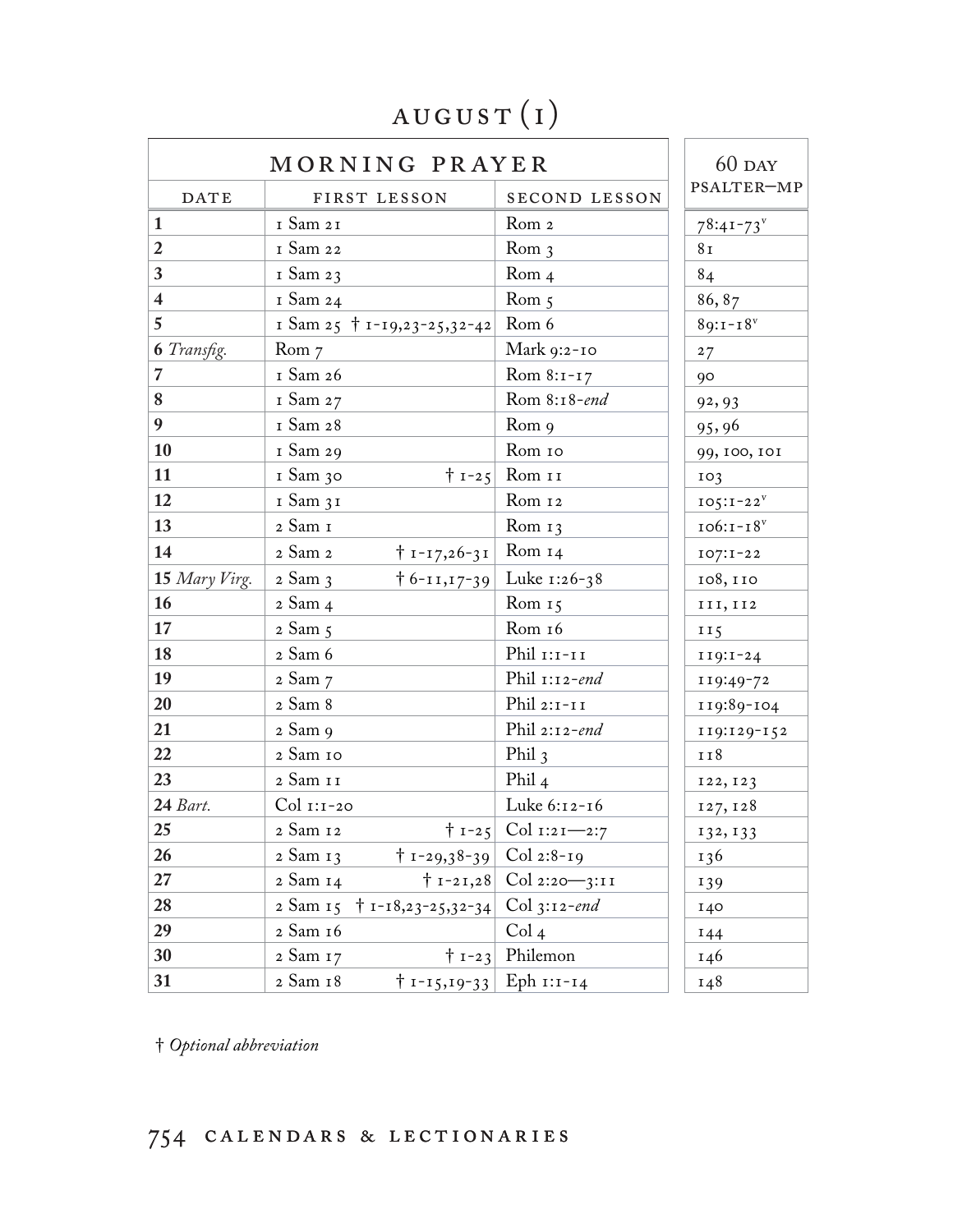## august (i i)

| $60$ DAY        | EVENING PRAYER     |                               |                               |
|-----------------|--------------------|-------------------------------|-------------------------------|
| PSALTER-EP      | <b>DATE</b>        | FIRST LESSON                  | SECOND LESSON                 |
| 80              | $\mathbf{1}$       | Neh 12                        | $\uparrow$ 27-47 John 6:22-40 |
| 83              | $\boldsymbol{2}$   | Neh $13$                      | † 1-22,30-31 John 6:41-end    |
| 85              | 3                  | Hos I                         | John 7:1-24                   |
| 88              | 4                  | $H$ os 2                      | John 7:25-52                  |
| $89:19-51$      | 5                  | Hos <sub>3</sub>              | John 7:53—8:30                |
| 80              | <b>6</b> Transfig. | Hos <sub>4</sub>              | John $8:31$ -end              |
| 91              |                    | $H$ os 5                      | John 9                        |
| 94              | ${\bf 8}$          | Hos 6                         | John 10:1-21                  |
| 97,98           | 9                  | $H$ os $7$                    | John 10:22-end                |
| IO2             | 10                 | Hos 8                         | John 11:1-44                  |
| 104             | 11                 | $H$ os 9                      | John 11:45-end                |
| $105:23 - 44^v$ | 12                 | Hos 10                        | John 12:1-19                  |
| $106:19-46$     | 13                 | Hos 11                        | John 12:20-end                |
| $107:23-43$     | 14                 | Hos 12                        | John 13                       |
| 109             | 15 Mary Virg.      | Hos $13$                      | John 14:1-14                  |
| 113, 114        | 16                 | Hos $14$                      | John $14:15$ -end             |
| 116, 117        | 17                 | Joel 1                        | John 15:1-17                  |
| $119:25-48$     | 18                 | Joel 2<br>$† 1 - 17,28 - 32 $ | John 15:18-end                |
| 119:73-88       | 19                 | Joel $3$                      | John 16:1-15                  |
| 119:105-128     | <b>20</b>          | Amos 1                        | John 16:16-end                |
| 119:153-176     | 21                 | Amos 2                        | John 17                       |
| 120, 121        | 22                 | Amos $3$                      | John 18:1-27                  |
| 124, 125, 126   | 23                 | Amos <sub>4</sub>             | John 18:28-end                |
| 129, 130, 131   | 24 Bart.           | Amos $5$                      | John 19:1-37                  |
| 134, 135        | 25                 | Amos 6                        | John 19:38-end                |
| 137, 138        | 26                 | Amos 7                        | John 20                       |
| 141, 142        | 27                 | Amos 8                        | John 21                       |
| 143             | 28                 | Amos 9                        | Matt $1:1-17$                 |
| 145             | 29                 | Obadiah                       | Matt 1:18-end                 |
| 147             | 30                 | Jonah 1                       | Matt 2                        |
| 149, 150        | 31                 | Jonah 2                       | Matt 3                        |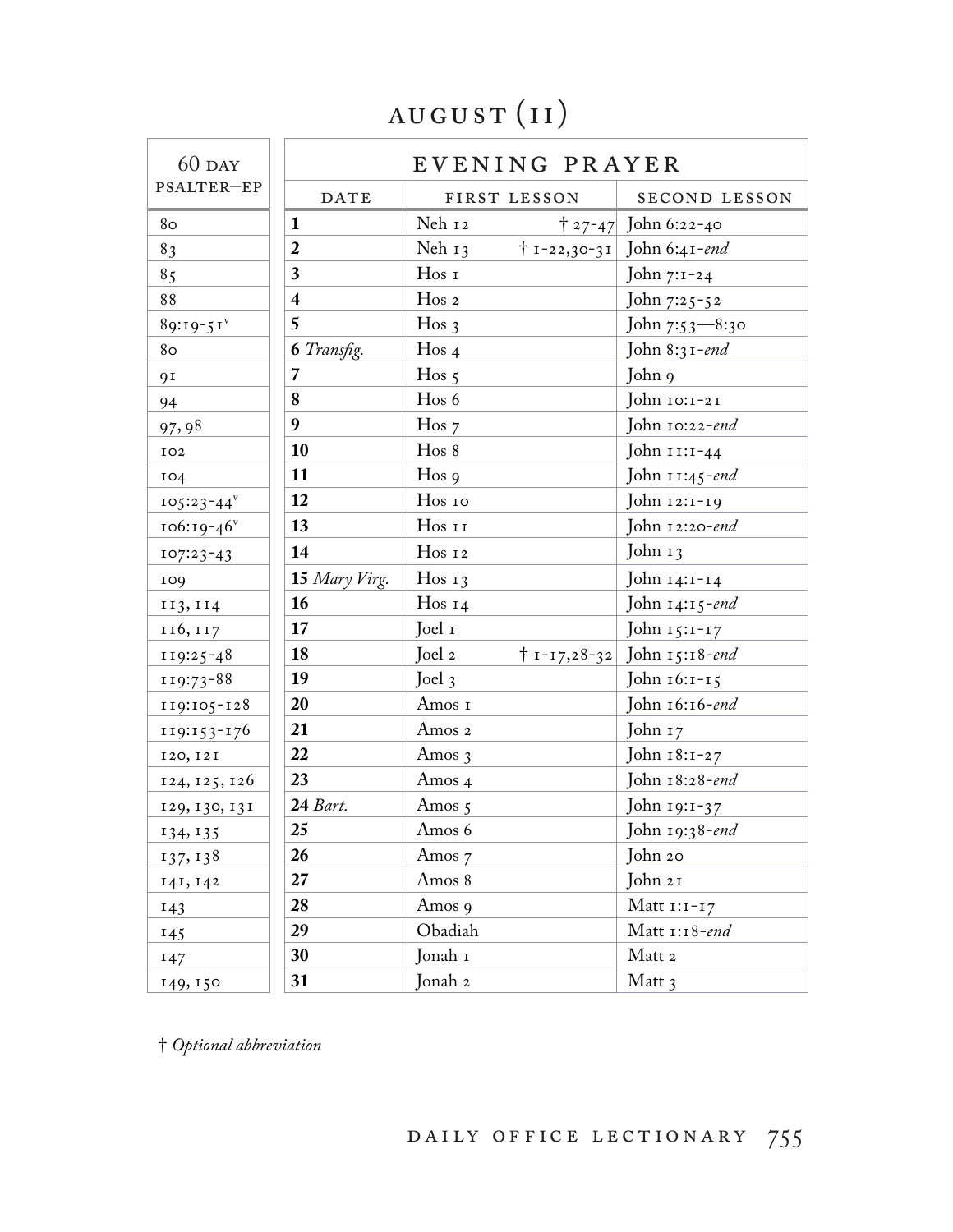#### september (i)

|                         | MORNING PRAYER                                          |                                                         | $60$ DAY        |
|-------------------------|---------------------------------------------------------|---------------------------------------------------------|-----------------|
| DATE                    | FIRST LESSON                                            | <b>SECOND LESSON</b>                                    | PSALTER-MP      |
| $\mathbf{1}$            | 2 Sam 19                                                | $\dagger$ 1-30 Eph 1:15-end                             | I, 2            |
| $\overline{2}$          | 2 Sam 20                                                | $Eph 2:1-IO$                                            | 5, 6            |
| $\mathbf{3}$            | 2 Sam 21                                                | Eph $2:11$ -end                                         | 9               |
| $\overline{\mathbf{4}}$ | $\uparrow$ 1-7,14-20,32-51 Eph 3<br>2 Sam 22            |                                                         | 8, 11           |
| $\overline{5}$          | 2 Sam 23                                                | $\mid$ 1-23 Eph 4:1-16                                  | 12, 13, 14      |
| 6                       | 2 Sam 24                                                | Eph 4:17-end                                            | $I8:I-20V$      |
| $\overline{7}$          | I Chron 22                                              | Eph $5:1-17$                                            | <b>19</b>       |
| $\bf 8$                 | 1 Kings 1                                               | $\dagger$ 1-18,29-40 Eph 5:18-end                       | 22              |
| $\boldsymbol{9}$        | I Chron 28                                              | Eph 6                                                   | 25              |
| 10                      | 1 Kings 2                                               | $\uparrow$ 1-25 Heb 1                                   | 26, 28          |
| 11                      | 1 Kings 3                                               | Heb 2                                                   | 29,30           |
| 12                      | $\dagger$ 1-6,20-34 Heb 3<br>1 Kings 4                  |                                                         | 34              |
| 13                      | 1 Kings 5                                               | Heb $4:1-13$                                            | 32,36           |
| 14 Holy Cross           | Heb $4:14 - 5:10$                                       | John 12:23-33                                           | $37:1 - 17^V$   |
| 15                      | I Kings 6 $\uparrow$ 1-7,11-30,37-38 Heb 5:11-6 end     |                                                         | 40 <sup>°</sup> |
| <b>16</b>               | I Kings 7 + 1-14,40-44,47-51 Heb 7                      |                                                         | 42, 43          |
| 17                      | I Kings $8 + I - II$ , 22-30, 54-63 Heb 8               |                                                         | 45              |
| <b>18</b>               | 1 Kings 9<br>† 1-9,15-28   Heb 9:1-14                   |                                                         | 47,48           |
| 19                      | 1 Kings 10                                              | $\text{H}_{1-\frac{1}{3},23-\frac{29}{1}}$ Heb 9:15-end | 50              |
| 20                      | I Kings $11 + 1 - 14, 23 - 33, 41 - 43$ Heb $10:1 - 18$ |                                                         | 52, 53, 54      |
| 21 Matthew              | Heb 10:19-end                                           | Matt 9:9-13                                             | 56, 57          |
| 22                      | † 1-20,25-30 Heb 11<br>1 Kings 12                       |                                                         | 59              |
| 23                      | 1 Kings 13                                              | $\dagger$ 1-25,33-34 Heb 12:1-17                        | 61,62           |
| 24                      | 1 Kings 14                                              | Heb 12:18-end                                           | $68:1 - 18$     |
| 25                      | 2 Chron 12                                              | Heb $13$                                                | $69:1 - 18$     |
| 26                      | 2 Chron 13                                              | Jas 1                                                   | 66              |
| 27                      | 2 Chron 14                                              | Jas 2:1-13                                              | 7 <sup>I</sup>  |
| 28                      | 2 Chron 15                                              | Jas 2:14-end                                            | 74              |
| 29 Michael              | Rev 12:7-12                                             | Jas $3$                                                 | 75,76           |
| 30                      | 2 Chron 16                                              | Jas 4                                                   | $78:1 - 18$     |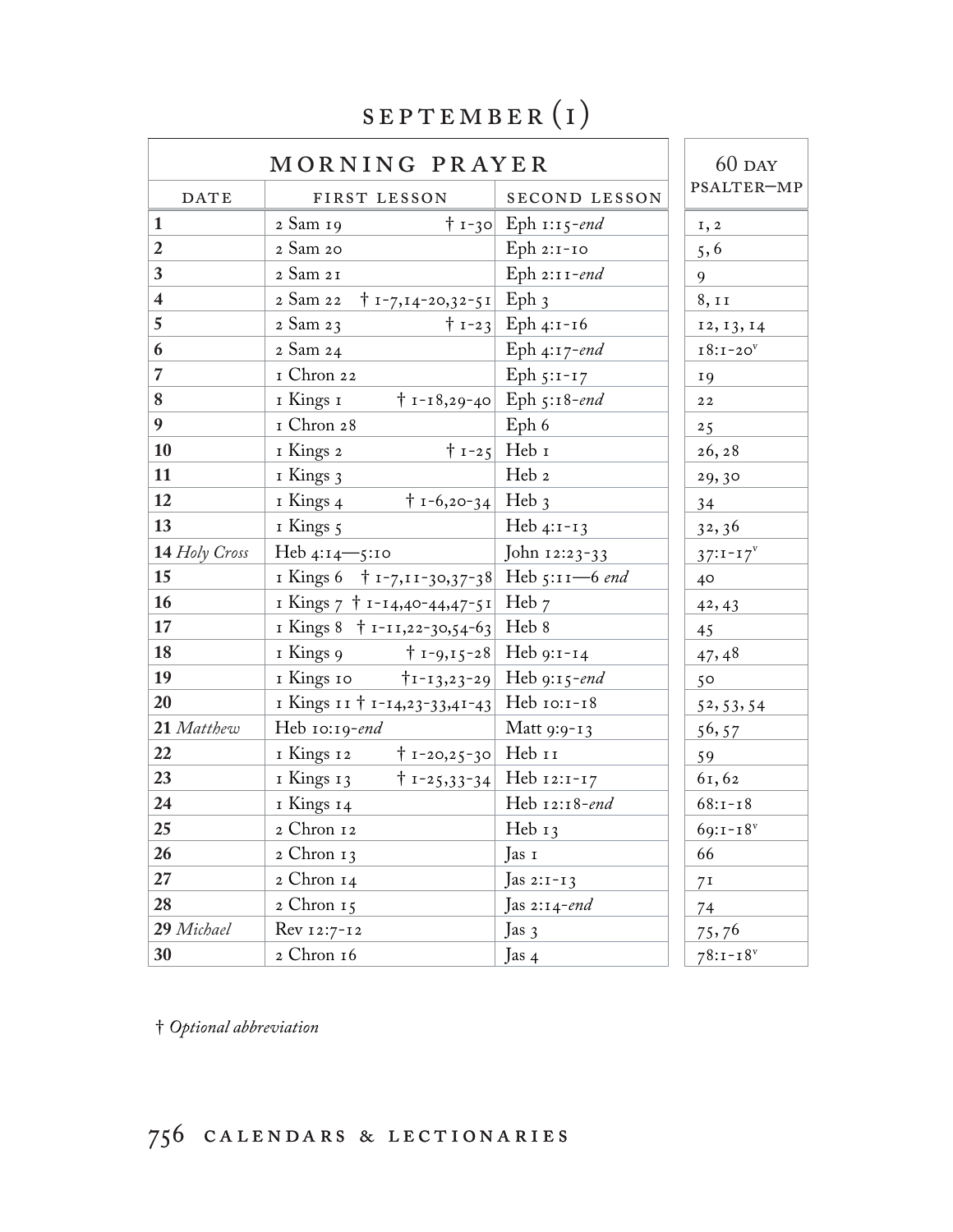## september (i i)

| $60$ DAY       | EVENING PRAYER          |                          |                   |
|----------------|-------------------------|--------------------------|-------------------|
| PSALTER-EP     | <b>DATE</b>             | FIRST LESSON             | SECOND LESSON     |
| 3,4            | $\mathbf{1}$            | Jonah 3                  | Matt 4            |
| $\overline{7}$ | $\overline{2}$          | Jonah 4                  | Matt $5:1-20$     |
| IO             | $\mathbf{3}$            | Mic 1                    | Matt 5:21-48      |
| 15, 16         | $\overline{\mathbf{4}}$ | Mic 2                    | Matt 6:1-18       |
| 17             | 5                       | Mic $3$                  | Matt 6:19-end     |
| $18:21 - 52^v$ | 6                       | Mic $4$                  | Matt 7            |
| 20, 2I         | $\overline{7}$          | Mic $5$                  | Matt $8:1-17$     |
| 23, 24         | 8                       | Mic 6                    | Matt 8:18-end     |
| 27             | 9                       | Mic 7                    | Matt $9:1-17$     |
| 3 <sup>T</sup> | 10                      | Nahum I                  | Matt 9:18-34      |
| 33             | 11                      | Nahum 2                  | Matt 9:35-10:23   |
| 35             | 12                      | Nahum 3                  | Matt 10:24-end    |
| 38             | 13                      | Hab I                    | Matt 11           |
| $37:18-41$     | 14 Holy Cross           | Hab 2                    | Matt 12:1-21      |
| 39,41          | 15                      | $Hab_3$                  | Matt 12:22-end    |
| 44             | 16                      | Zeph 1                   | Matt $13:1-23$    |
| 46             | 17                      | Zeph 2                   | Matt 13:24-43     |
| 49             | 18                      | Zeph 3                   | Matt $13:44$ -end |
| 5 <sup>T</sup> | 19                      | Hag 1                    | Matt 14           |
| 55             | <b>20</b>               | Hag 2                    | Matt $15:1-28$    |
| 58,60          | 21 Matthew              | Zech $\scriptstyle\rm I$ | Matt 15:29-16:12  |
| 63,64          | 22                      | Zech 2                   | Matt $16:13$ -end |
| 65,67          | 23                      | Zech $3$                 | Matt 17:1-23      |
| $68:19-36$     | $\sqrt{24}$             | Zech <sub>4</sub>        | Matt 17:24-18:14  |
| $69:19-37$     | 25                      | Zech $5$                 | Matt $18:15$ -end |
| 70,72          | 26                      | Zech 6                   | Matt 19:1-15      |
| 73             | 27                      | Zech 7                   | Matt 19:16-20:16  |
| 77             | 28                      | Zech 8                   | Matt 20:17-end    |
| 79,82          | 29 Michael              | Zech 9                   | Matt 21:1-22      |
| $78:19-40$     | 30                      | Zech 10                  | Matt 21:23-end    |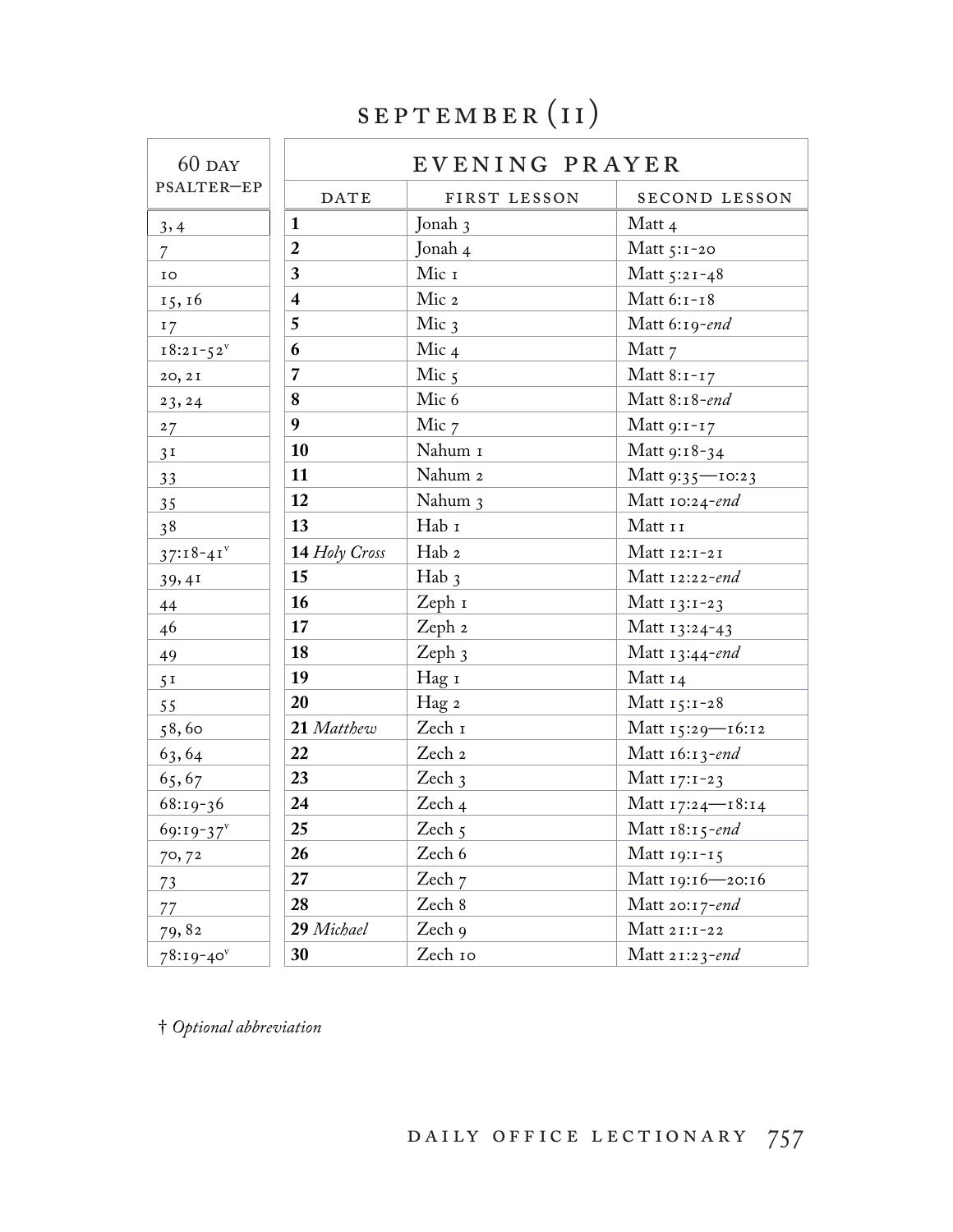# october (i)

| MORNING PRAYER                   |                                                   |                                       | $60$ DAY        |
|----------------------------------|---------------------------------------------------|---------------------------------------|-----------------|
| DATE                             | FIRST LESSON                                      | <b>SECOND LESSON</b>                  | PSALTER-MP      |
| $\mathbf{1}$                     | $\dagger$ 1-30 Jas 5<br>1 Kings 15                |                                       | $78:41 - 73$    |
| $\overline{2}$                   | I Kings 16 $\uparrow$ 1-4,8-19,23-34 I Pet 1:1-21 |                                       | 8 <sub>I</sub>  |
| $\mathbf{3}$                     | I Kings 17                                        | I Pet 1:22-2:10                       | 84              |
| $\overline{\mathbf{4}}$          | 1 Kings 18                                        | $\uparrow$ 1-8,17-46   1 Pet 2:11-3:7 | 86,87           |
| $\overline{5}$                   | 1 Kings 19                                        | I Pet 3:8-4:6                         | $89:1 - 18$     |
| 6                                | I Kings 20                                        | $\mid 1,13,21-43 \mid$ I Pet 4:7-end  | 90              |
| $\overline{7}$                   | 1 Kings 21                                        | $I$ Pet $\zeta$                       | 92, 93          |
| 8                                | I Kings 22<br>$\dagger$ 1-23,29-38 2 Pet 1        |                                       | 95,96           |
| 9                                | 2 Chron 20                                        | 2 Pet 2                               | 99, 100, 101    |
| $\vert$ 10                       | 2 Kings 1                                         | $2$ Pet $3$                           | IO <sub>3</sub> |
| $\vert$ 11                       | 2 Kings 2                                         | Jude                                  | $IO5:I-22v$     |
| <b>12</b>                        | 2 Kings 3                                         | 1 John 1:1-2:6                        | $106:1-18v$     |
| <b>13</b>                        | 2 Kings 4                                         | $\uparrow$ 8-37 I John 2:7-end        | $IO7: I-22$     |
| $\vert$ 14                       | 2 Kings 5                                         | 1 John 3:1-10                         | 108, 110        |
| $\vert$ 15                       | 2 Kings 6                                         | $\uparrow$ 1-24 I John 3:11-4:6       | III, II2        |
| <b>16</b>                        | 2 Kings 7                                         | 1 John 4:7-end                        | II <sub>5</sub> |
| <b>17</b>                        | 2 Kings 8<br>† 1-19,25-27   1 John 5              |                                       | $119:1-24$      |
| $18$ Luke                        | 2 John                                            | Luke $1:1-4$                          | 119:49-72       |
| $\vert$ 19                       | 2 Kings 9<br>$\uparrow$ 1-26,30-37 3 John         |                                       | 119:89-104      |
| 20                               | 2 Kings 10<br>$\dagger$ 1-11,18-31 Acts 1:1-14    |                                       | 119:129-152     |
| 21                               | 2 Kings 11                                        | Acts $1:15$ -end                      | 118             |
| 22                               | 2 Kings 12                                        | Acts $2:1-2I$                         | 122, 123        |
| 23 James Jer.                    | Acts 2:22-end                                     | James 1                               | 127, 128        |
| 24                               | 2 Kings 13                                        | Acts $3:1-4:4$                        | 132, 133        |
| 25                               | 2 Kings 14                                        | Acts 4:5-31                           | 136             |
| 26                               | 2 Chron 26                                        | Acts $4:32 - 5:11$                    | 139             |
| 27                               | 2 Kings 15                                        | $\dagger$ 1-29 Acts 5:12-end          | 140             |
| $28 \, Sim. \, \mathcal{C}$ Jude | Acts $6:1 - 7:16$                                 | John 14:15-31                         | 144             |
| 29                               | 2 Kings 16                                        | Acts $7:17-34$                        | 146             |
| 30                               | 2 Kings 17                                        | $\uparrow$ 1-28,41 Acts 7:35-8:3      | 148             |
| 31                               | 2 Chron 28                                        | Acts $8:4-25$                         | $\overline{a}$  |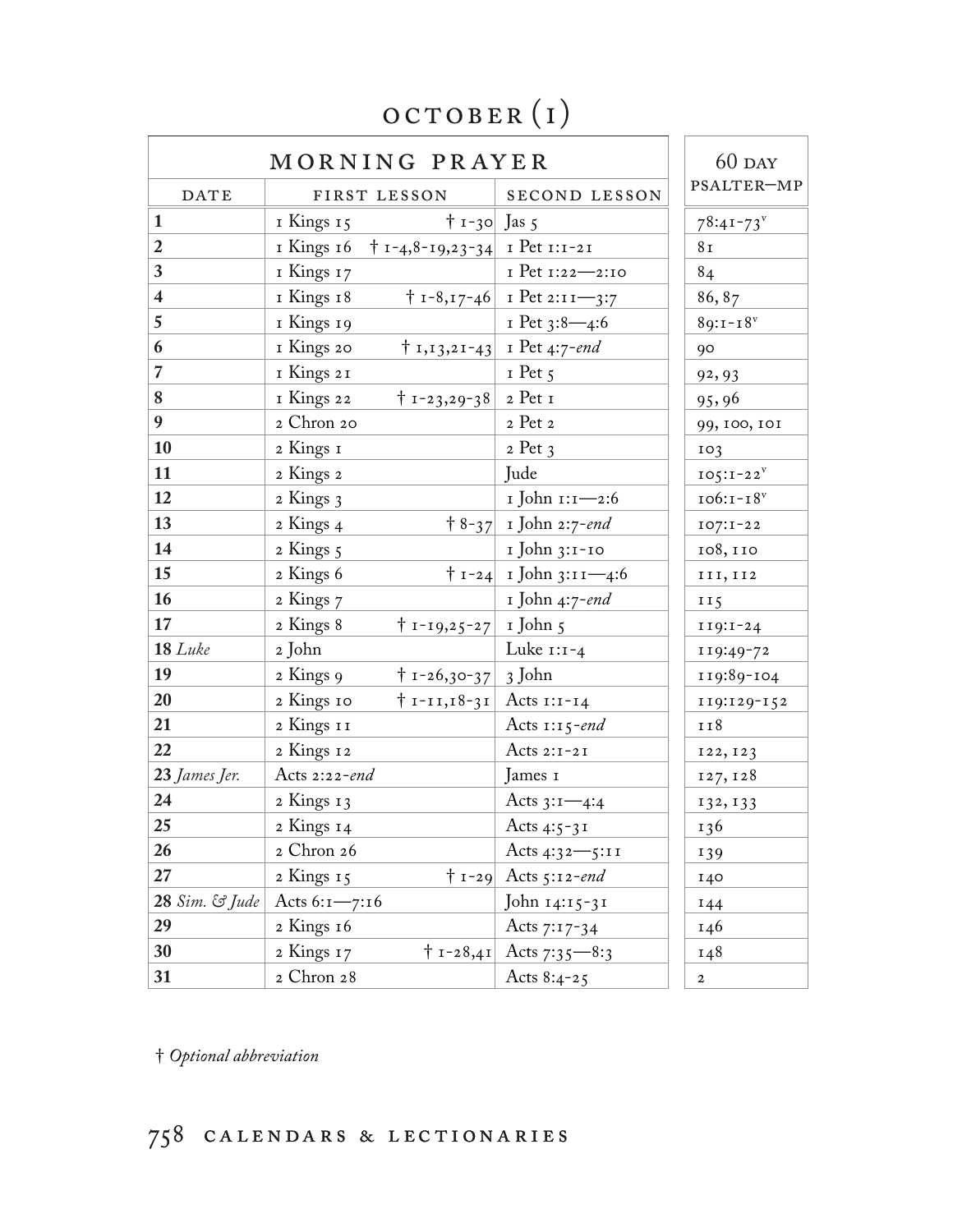### october (i i)

| $60$ DAY        | EVENING PRAYER          |                                                  |                                     |
|-----------------|-------------------------|--------------------------------------------------|-------------------------------------|
| PSALTER-EP      | <b>DATE</b>             | FIRST LESSON                                     | SECOND LESSON                       |
| 8 <sub>o</sub>  | $\mathbf{1}$            | Zech 11                                          | Matt $22:1-33$                      |
| 83              | $\overline{2}$          | Zech 12                                          | Matt 22:34-23:12                    |
| 85              | $\mathbf{3}$            | Zech $13$                                        | Matt $23:13$ -end                   |
| 88              | $\overline{\mathbf{4}}$ | Zech 14                                          | Matt $24:1-28$                      |
| $89:19-51$      | 5                       | Mal 1                                            | Matt 24:29-end                      |
| 91              | 6                       | Mal 2                                            | Matt 25:1-30                        |
| 94              | $\overline{7}$          | Mal <sub>3</sub>                                 | Matt $25:31$ -end                   |
| 97,98           | 8                       | Mal <sub>4</sub>                                 | Matt 26:1-30                        |
| IO2             | 9                       | I <i>Macc</i> I † 1-15,20-25,41-64 Matt 26:31-56 |                                     |
| IO4             | 10                      | $I$ <i>Macc</i> 2                                | $\dagger$ 1-28 Matt 26:57-end       |
| $105:23 - 44^v$ | $\vert$ 11              | $2$ <i>Macc</i> 6                                | Matt 27:1-26                        |
| $106:19-46$     | 12                      | 2 Macc 7                                         | Matt 27:27-56                       |
| $107:23-43$     | 13                      | $2$ <i>Macc</i> 8                                | $\dagger$ 1-29 Matt 27:57–28 end    |
| 109             | 14                      | 2 <i>Macc</i> 10                                 | $\dagger$ 1-8,24-38 Mark 1:1-13     |
| 113, 114        | 15                      | $I$ <i>Macc</i> $7$                              | † 1-6,23-50   Mark 1:14-31          |
| 116, 117        | 16                      | $I$ <i>Macc</i> 9                                | $\dagger$ 1-31 Mark 1:32-end        |
| 119:25-48       | 17                      | $I$ <i>Macc</i> $I$ 3                            | $\dagger$ 1-30,41-42 Mark 2:1-22    |
| 119:73-88       | $18$ Luke               | 1 Macc 14                                        | $\dagger$ 4-18,35-43 Mark 2:23-3:12 |
| 119:105-128     | 19                      | Isa I                                            | Mark $3:13$ -end                    |
| 119:153-176     | 20                      | Isa 2                                            | Mark $4:1-34$                       |
| 120, 121        | 21                      | Isa <sub>3</sub>                                 | Mark 4:35-5:20                      |
| 124, 125, 126   | <b>22</b>               | Isa 4                                            | Mark $5:21$ -end                    |
| 129, 130, 131   | 23 James Jer.           | Isa $5$                                          | Mark 6:1-29                         |
| 134, 135        | 24                      | Isa 6                                            | Mark 6:30-end                       |
| 137, 138        | 25                      | Isa 7                                            | Mark $7:1-23$                       |
| 141, 142        | 26                      | Isa 8                                            | Mark 7:24-8:10                      |
| 143             | 27                      | Isa 9                                            | Mark 8:11-end                       |
| 145             | 28 Sim. & Jude          | Isa 10                                           | Mark 9:1-29                         |
| 147             | 29                      | Isa 11                                           | Mark 9:30-end                       |
| 149, 150        | 30                      | Isa 12                                           | Mark 10:1-31                        |
| 3, 4            | 31                      | Isa 13                                           | Mark 10:32-end                      |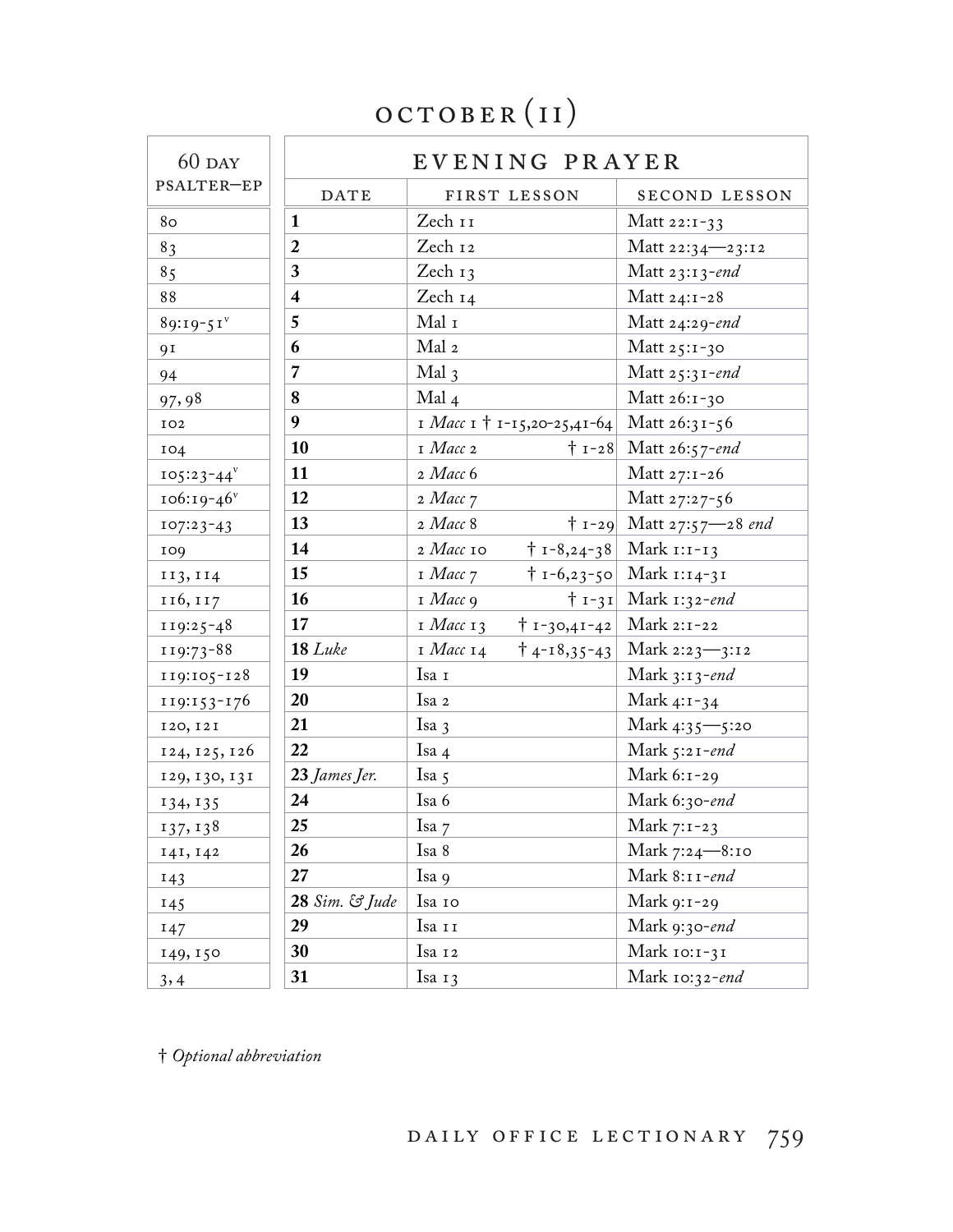#### november (i)

| MORNING PRAYER   |                                           |                                       | $60$ DAY       |
|------------------|-------------------------------------------|---------------------------------------|----------------|
| DATE             | FIRST LESSON                              | SECOND LESSON                         | PSALTER-MP     |
| 1 All Saints'    | Heb 11:32-12:2                            | Acts 8:26-end                         | 1, 15          |
| $\overline{2}$   | 2 Chron 29 † 1-11,20-30,35-36 Acts 9:1-31 |                                       | 5, 6           |
| $\mathbf{3}$     | 2 Chron 30<br>$\dagger$ 1-22,26-27        | Acts 9:32-end                         | 9              |
| $\overline{4}$   | 2 Kings 18 † 1-13,17-30,35-37             | Acts $10:1-23$                        | 8, 11          |
| $\overline{5}$   | 2 Kings 19 + 1-20,29-31,35-37             | Acts 10:24-end                        | 12, 13, 14     |
| 6                | 2 Kings 20                                | Acts $11:1-18$                        | $I8:I-20V$     |
| $\overline{7}$   | $2$ Chron $33$                            | Acts $11:19$ -end                     | <b>19</b>      |
| $\bf 8$          | 2 Kings 21                                | Acts $12:1-24$                        | 22             |
| $\boldsymbol{9}$ | 2 Kings 22                                | Acts $12:25$ - $13:12$                | 25             |
| <b>10</b>        | $2$ Kings $23$<br>$† 1 - 20, 26 - 30$     | Acts $13:13-43$                       | 26, 28         |
| $\vert$ 11       | 2 Kings 24                                | Acts $13:44$ - $14:7$                 | 29,30          |
| 12               | $† 1 - 22, 25 - 30$<br>2 Kings 25         | Acts $14:8$ -end                      | 34             |
| <b>13</b>        | Judith <sub>4</sub>                       | Acts $15:1-21$                        | 32,36          |
| $\vert$ 14       | Judith 8                                  | Acts $15:22-35$                       | $37:1 - 17^v$  |
| 15               | Judith <sub>9</sub>                       | Acts 15:36-16:5                       | 40             |
| <b>16</b>        | Judith 10                                 | Acts 16:6-end                         | 42, 43         |
| $\vert$ 17       | Judith 11                                 | Acts $17:1-15$                        | 45             |
| <b>18</b>        | $Judith$ 12                               | Acts $17:16$ -end                     | 47,48          |
| 19               | $Judith$ 13                               | Acts $18:1-23$                        | 50             |
| 20               | Judith 14                                 | Acts $18:24$ -19:7                    | 52, 53, 54     |
| 21               | Judith 15                                 | Acts $19:8-20$                        | 56, 57         |
| 22               | Judith 16                                 | Acts $19:21$ -end                     | 59             |
| 23               | Ecclesiasticus 1                          | Acts $20:1-16$                        | 61,62          |
| 24               | Ecclesiasticus 2                          | Acts 20:17-end                        | $68:1 - 18$    |
| 25               | Ecclesiasticus 4                          | $\dagger$ 1-19 Acts 21:1-16           | $69:1 - 18$    |
| 26               | Ecclesiasticus 6                          | $\uparrow$ 5-31 Acts 21:17-36         | 66             |
| 27               | Ecclesiasticus 7                          | $\dagger$ 1-21,27-36 Acts 21:37-22:22 | 7 <sup>I</sup> |
| 28               | Ecclesiasticus 9                          | Acts 22:23-23:11                      | 74             |
| 29               | Ecclesiasticus 10                         | $\dagger$ 1-24 Acts 23:12-end         | 75,76          |
| 30 Andrew        | Ecclesiasticus 11                         | $\dagger$ 1-9,18-28 John 1:35-42      | $78:1 - 18$    |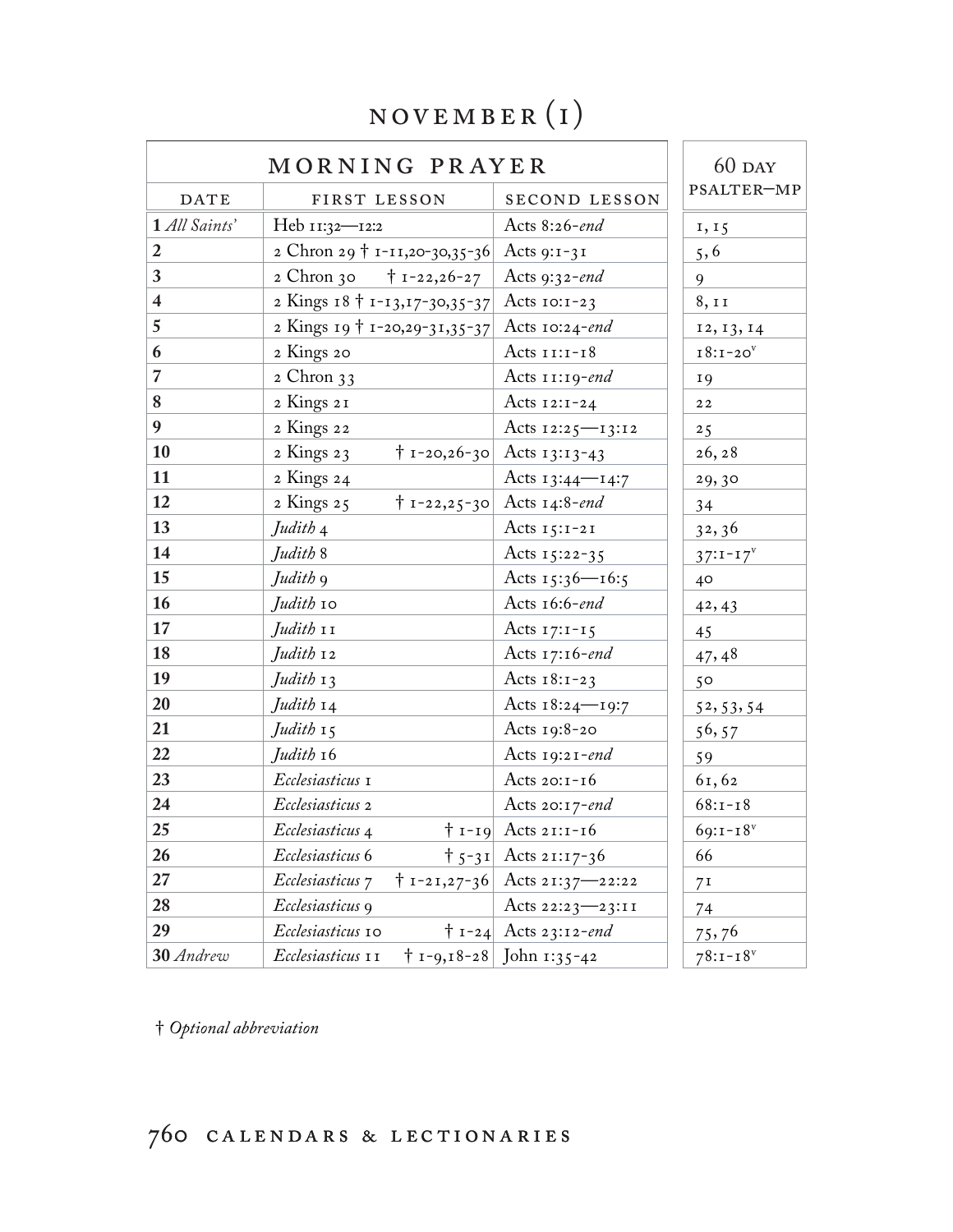### november (i i)

| $60$ DAY                |                  | EVENING PRAYER |                      |  |
|-------------------------|------------------|----------------|----------------------|--|
| PSALTER-EP              | <b>DATE</b>      | FIRST LESSON   | SECOND LESSON        |  |
| 34                      | 1 All Saints'    | Isa $14$       | $\text{Rev 19:1-16}$ |  |
| $\overline{7}$          | $\overline{2}$   | Isa 15         | Mark 11:1-26         |  |
| IO                      | 3                | Isa 16         | Mark 11:27—12:12     |  |
| 15, 16                  | $\boldsymbol{4}$ | Isa 17         | Mark 12:13-34        |  |
| 17                      | $5\overline{)}$  | Isa 18         | Mark 12:35—13:13     |  |
| $18:21-52^{\mathrm{v}}$ | 6                | Isa 19         | Mark $13:14$ -end    |  |
| 20, 2I                  | $\overline{7}$   | Isa 20         | Mark 14:1-25         |  |
| 23, 24                  | 8                | Isa 21         | Mark 14:26-52        |  |
| 27                      | 9                | Isa 22         | Mark 14:53-end       |  |
| 3 <sup>T</sup>          | 10               | Isa $23$       | Mark 15              |  |
| 33                      | <b>11</b>        | Isa 24         | Mark 16              |  |
| 35                      | 12               | Isa $25$       | Luke $1:1-23$        |  |
| 38                      | 13               | Isa 26         | Luke 1:24-56         |  |
| $37:18-41$              | <b>14</b>        | Isa $27$       | Luke $1:57$ -end     |  |
| 39,41                   | 15               | Isa 28         | Luke 2:1-21          |  |
| 44                      | 16               | Isa 29         | Luke 2:22-end        |  |
| 46                      | 17               | Isa 30         | Luke 3:1-22          |  |
| 49                      | 18               | Isa 31         | Luke $3:23$ -end     |  |
| 5 <sup>T</sup>          | 19               | Isa 32         | Luke 4:1-30          |  |
| 55                      | 20               | Isa $33$       | Luke $4:31$ -end     |  |
| 58,60                   | 21               | Isa $34$       | Luke 5:1-16          |  |
| 63,64                   | 22               | Isa $35$       | Luke $5:17$ -end     |  |
| 65,67                   | 23               | Isa $36$       | Luke 6:1-19          |  |
| $68:19-36$              | 24               | Isa $37$       | Luke 6:20-38         |  |
| $69:19-37$              | 25               | Isa $38$       | Luke 6:39-7:10       |  |
| 70,72                   | 26               | Isa $39$       | Luke 7:11-35         |  |
| 73                      | 27               | Isa 40         | Luke 7:36-end        |  |
| 77                      | 28               | Isa 41         | Luke 8:1-21          |  |
| 79,82                   | 29               | Isa 42         | Luke 8:22-end        |  |
| $78:19-40$              | 30 Andrew        | Isa 43         | Luke $9:1-17$        |  |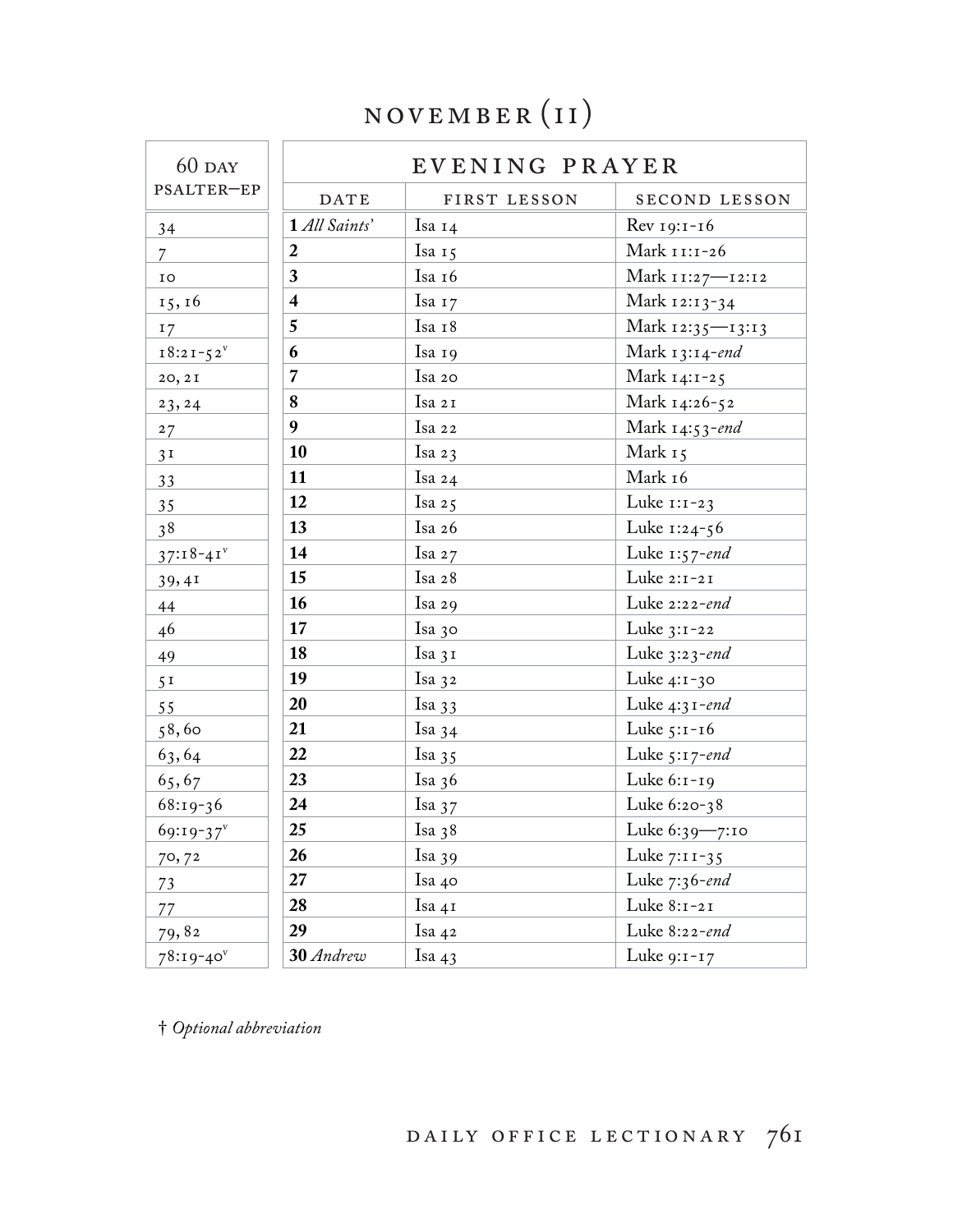| MORNING PRAYER          |                                                               |                            | $60$ DAY        |
|-------------------------|---------------------------------------------------------------|----------------------------|-----------------|
| DATE                    | FIRST LESSON                                                  | SECOND LESSON              | PSALTER-MP      |
|                         | Ecclesiasticus 14                                             | Acts 24:1-23               | $78:41 - 73$    |
| $\overline{2}$          | Ecclesiasticus 17                                             | Acts 24:24-25:12           | 8 <sub>I</sub>  |
| $\mathbf{3}$            | <i>Ecclesiasticus</i> $18 + 1 - 26,30 - 33$                   | Acts $25:13$ -end          | 84              |
| $\overline{\mathbf{4}}$ | Ecclesiasticus 21                                             | Acts 26                    | 86, 87          |
| $5\overline{)}$         | Ecclesiasticus 34                                             | Acts $27$                  | $89:1 - 18$     |
| 6                       | <i>Ecclesiasticus</i> 38 $\uparrow$ 1-15,24-34 Acts 28:1-15   |                            | 90              |
| $\overline{7}$          | <i>Ecclesiasticus</i> 39 $\uparrow$ 1-11,16-35 Acts 28:16-end |                            | 92, 93          |
| $\bf 8$                 | Ecclesiasticus 44                                             | Rev 1                      | 95,96           |
| 9                       | Ecclesiasticus 45                                             | $Rev 2: I-I 7$             | 99, 100, 101    |
| 10                      | Ecclesiasticus 46                                             | $\rm{Rev}\ 2:18 - 3:6$     | IO <sub>3</sub> |
| 11                      | Ecclesiasticus 47                                             | Rev $3:7$ -end             | $IO5:I-22V$     |
| 12                      | Ecclesiasticus 48                                             | Rev <sub>4</sub>           | $106:1-18v$     |
| 13                      | Ecclesiasticus 49                                             | Rev <sub>5</sub>           | $IO7: I-22$     |
| 14                      | Ecclesiasticus 50                                             | Rev 6                      | 108, 110        |
| 15                      | Ecclesiasticus 5 I                                            | Rev <sub>7</sub>           | III, II2        |
| 16                      | Wisdom 1                                                      | Rev 8                      | II <sub>5</sub> |
| 17                      | Wisdom 2                                                      | Rev 9                      | $119:1-24$      |
| 18                      | Wisdom 3                                                      | Rev 10                     | 119:49-72       |
| 19                      | Wisdom 4                                                      | Rev 11                     | 119:89-104      |
| 20                      | Wisdom 5                                                      | Rev 12                     | 119:129-152     |
| 21 Thomas               | $Rev_1$                                                       | John 14:1-7                | 118             |
| 22                      | Wisdom 6                                                      | Rev I4                     | 122, 123        |
| 23                      | Wisdom 7                                                      | Rev <sub>15</sub>          | 127, 128        |
| 24                      | Wisdom 8                                                      | Rev <sub>16</sub>          | 132, 133        |
| 25 Christmas            | Isa 9:1-7                                                     | Rev 17                     | $19$ or $45$    |
| 26 Stephen              | Acts 6:8-7:6,17-41,44-60                                      | Rev 18                     | 136             |
| $27$ John               | Rev <sub>19</sub>                                             | John 21:9-25               | 139             |
| 28 Innocents            | $Jer 31:1-17$                                                 | Rev 20                     | 140             |
| 29                      | Wisdom 9                                                      | $Rev 2I:I-I4$              | 144             |
| 30                      | Wisdom 10                                                     | $\text{Rev } 21:15 - 22:5$ | 146             |
| 31                      | Wisdom 11                                                     | Rev 22:6-end               | 148             |
|                         |                                                               |                            |                 |

#### december (i)